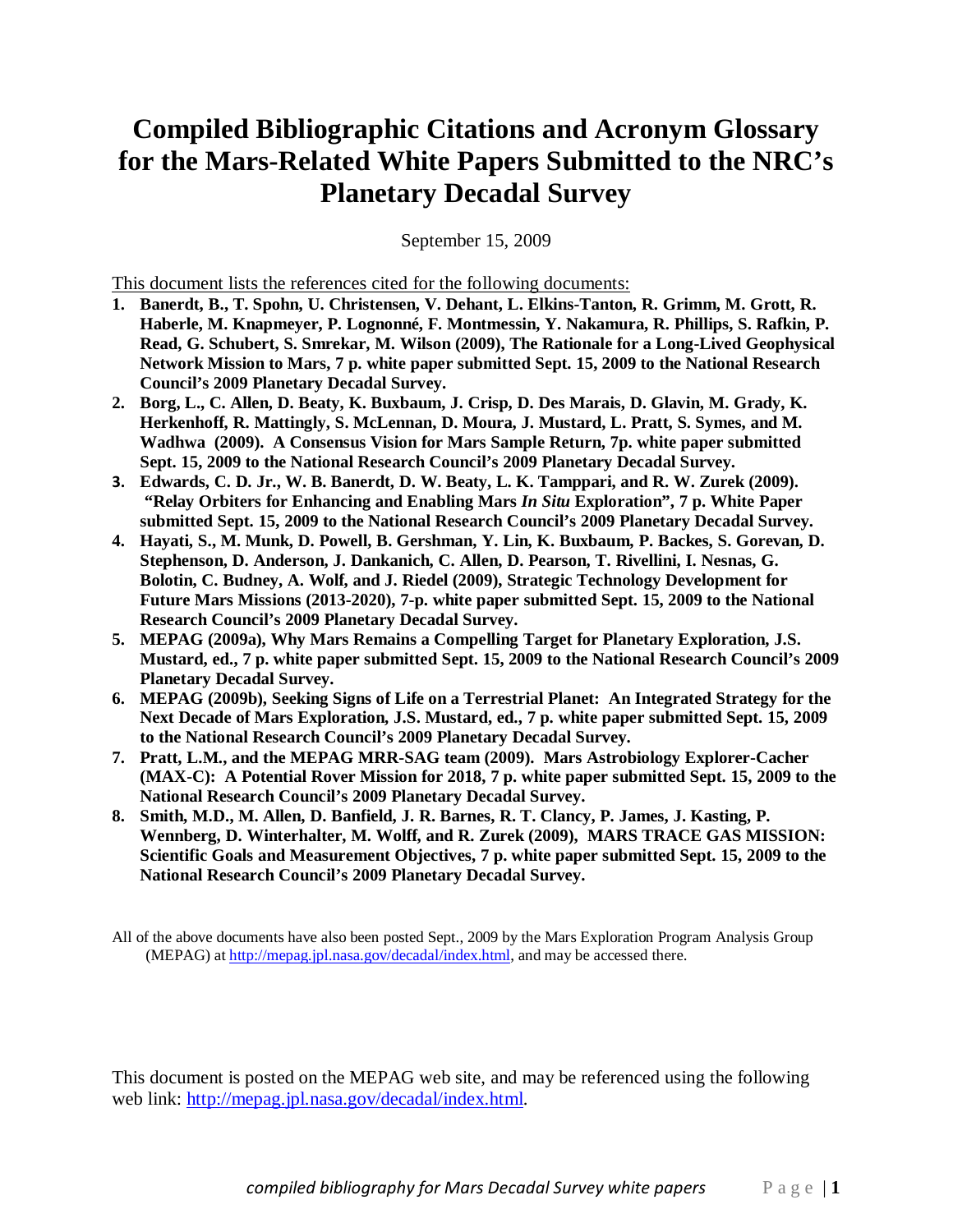# **COMPILED BIBLIOGRAPHIC CITATIONS**

**1. Banerdt et al. (2009), The Rationale for a Long-Lived Geophysical Network Mission to Mars, 7 p. white paper submitted Sept. 15, 2009 to the National Research Council's 2009 Planetary Decadal Survey.** 

- Asmar, S., et al. (2009), *Radio Science Investigations of Planetary Atmospheres, Interiors, Surfaces, Rings, and Solar and Fundamental Physics*, White Paper submitted Sept. 15, 2009 to the National Research Council's 2009 Planetary Decadal Survey.
- Banerdt, W. B., (2009), Cerberus: A Mars Geophysical Network Mission for New Frontiers, *LPSC XXXX*, abs. 2485
- Banerdt, W. B., and S. Smrekar (2007), Geophysics and meteorology from a single station on Mars, *LPSC XXXVIII*, abs. #1524.
- Borg, L. E., L. E. Nyquist, H. Wiesmann and C.-Y. Shih (1997), Constraints on Martian differentiation processes from Rb-Sr and Sm-Nd isotopic analyses of the basaltic shergottite QUE 94201, *Geochim. Cosmochim. Acta,* **61**, 4915-4931.
- Borg, L. E., L. E. Nyquist, H. Wiesmann and Y. Reese (2002), Constraints on the petrogenesis of Martian meteorites from the Rb-Sr and Sm-Nd isotopic systematics of the lherzolitic shergottites ALH77005 and LEW88516, *Geochim. Cosmochim. Acta* **66**, 2037-2053.
- Breuer D. and Spohn T., 2003, Early plate tectonics versus single-plate tectonics on Mars: Evidence from magnetic field history and crust evolution, *J. Geophys. Res. (Planets)*, **108**(E7), 8-1, CiteID: 5072, DOI: 10.1029/2002JE001999.
- Breuer D. and Spohn T., 2006, Viscosity of the Martian mantle and its initial temperature: Constraints from crust formation history and the evolution of the magnetic field, *Planet. Space Sci*., **54**(2), 153-169, 10.1016/j.pss.2005.08.008.
- Breuer, D., D.A. Yuen and T. Spohn (1997), Phase transitions in the Martian mantle: Implications for partially layered convection, *Earth Planet. Sci. Lett.*, **148**(3-4), 457-469, DOI: 10.1016/S0012-821X(97)00049-6.
- Breuer, D., S.A. Hauck, M. Buske, M. Pauer and T. Spohn (2007), Interior Evolution of Mercury, *Space Science Rev*., **132**(2-4), 229-260, DOI: 10.1007/s11214-007-9228-9.
- Cazenave, A., and G. Balmino (1981), Meteorological effects on the seasonal variations of the rotation of Mars, *Geophys. Res. Lett.*, **8**, 245-248.
- Chao, B. F., and D.P. Rubincam (1990), Variations of Mars gravitational field and rotation due to seasonal  $CO<sub>2</sub>$ exchange, *J. Geophys. Res*., **95**, 14755-14760.
- Chenet, H., P. Lognonné, M. Wieczorek, H. Mizutani (2006), Lateral variations of lunar crustal thickness from Apollo seismic dataset, *Earth Planet. Sci. Lett.,* **243**, 1-14.
- Davis, P. M.. (1993), Meteoroid impacts as seismic sources on Mars, *Icarus*, **105**, 469-478.
- Defraigne, P., A. Rivoldini, T. Van Hoolst and V. Dehant (2003), Mars nutation resonance due to Free Inner Core Nutation, *J. Geophys. Res*., **108**(E12), 5128, DOI: 10.1029/2003JE002145.
- Defraigne, P., O. de Viron, V. Dehant, T. Van Hoolst and F. Hourdin (2000), Mars rotation variations induced by atmospheric CO2 and winds, *J. Geophys. Res*. *(Planets),* **105**, E10, 24563-24570.
- Dehant V., O. de Viron, Ö. Karatekin and T. Van Hoolst (2006), Excitation of Mars polar motion, *Astron. Astrophys*., **446**(1), DOI: 10.1051/0004-6361:20053825, 345-355.
- Dehant, V., H. Lammer, Y. Kulikov, J. M. Grießmeier , D. Breuer, O. Verhoeven, Ö. Karatekin, T. Van Hoolst, O. Korablev and P. Lognonné (2007), Planetary Magnetic Dynamo Effect on Atmospheric Protection of Early Earth and Mars, in *Geology and Habitability of Terrestrial Planets*, eds. K. Fishbaugh, P. Lognonné, F. Raulin, D. Des Marais, O. Korablev, Space Science Series of ISSI, vol. 24, reprinted from *Space Science Reviews*, Springer, Dordrecht, The Netherlands, Space Science Reviews, DOI: 10.1007/s11214-007-9163- 9, 279-300.
- Dehant, V., P. Defraigne and T. Van Hoolst (2000a), Computation of Mars' transfer function for nutation tides and surface loading, *Phys. Earth planet. Inter*., **117**, 385-395.
- Dehant, V., T. Van Hoolst and P. Defraigne (2000b), Comparison between the nutations of the planet Mars and the nutations of the Earth, *Surv. Geophys*., **21**, 1, 89-110.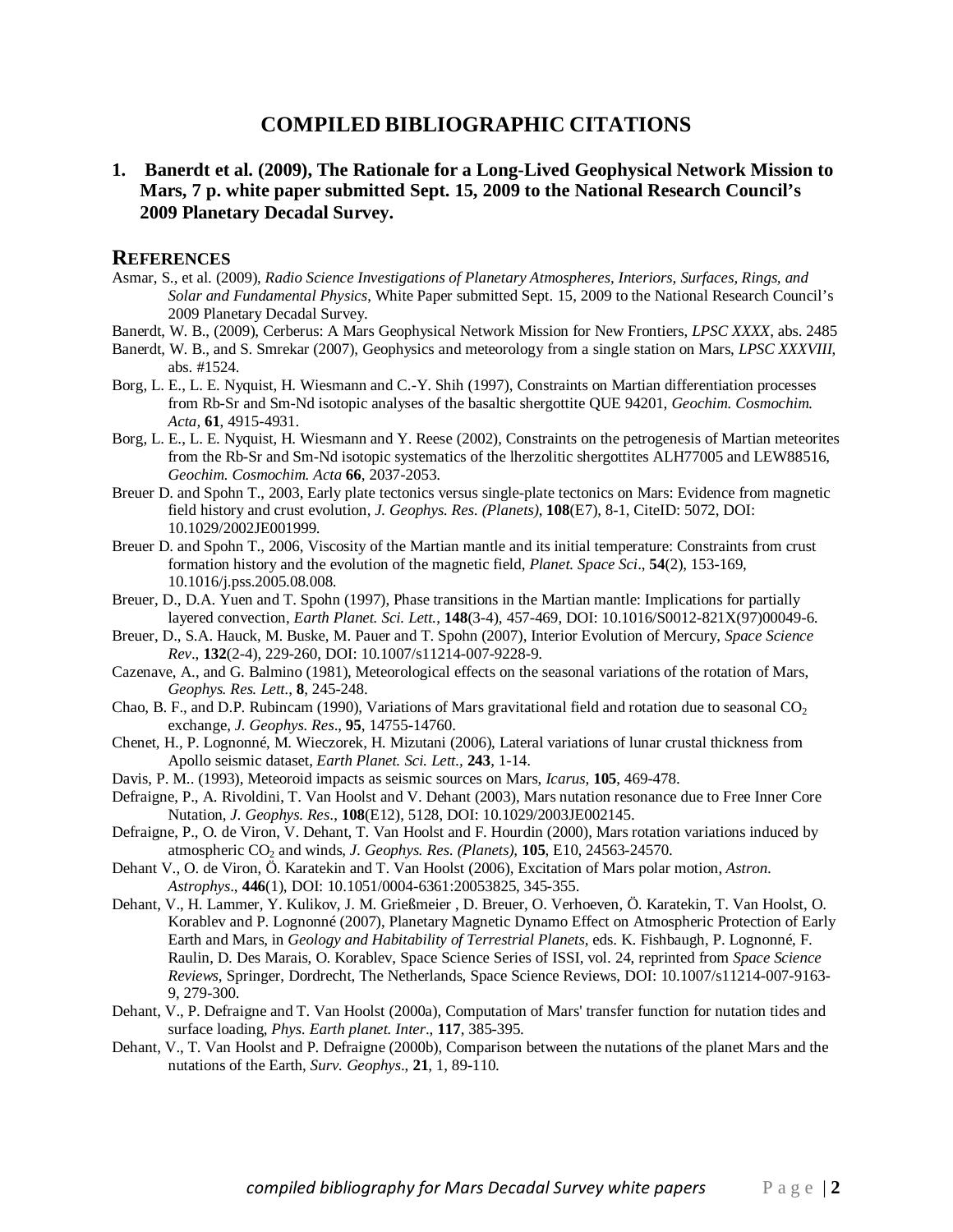- Dehant, V., T. Van Hoolst, O. de Viron, M. Greff-Lefftz, H. Legros and P. Defraigne (2003), Can a solid inner core of Mars be detected from observations of polar motion and nutation of Mars? *J. Geophys. Res. (Planets),* **108**(E12), DOI: 10.1029/2003JE002140.
- Dehant, V., W. Folkner, E. Renotte, D. Orban, S. Asmar, G. Balmino, J.-P. Barriot, J. Benoist, R. Biancale, J. Biele, F. Budnik, S. Burger, O. de Viron, B. Häusler, Ö. Karatekin, S. Le Maistre, P. Lognonné, M. Menvielle, M. Mitrovic, M. Pätzold, A. Rivoldini, P. Rosenblatt, G. Schubert, T. Spohn, P. Tortora, T. Van Hoolst, O. Witasse and M. Yseboodt (2009), Lander Radioscience for obtaining the rotation and orientation of Mars, *Planet. Space Sci*., **57**, 1050-1067, DOI: 10.1016/j.pss.2008.08.009.
- Edwards, C. D. Jr., W. B. Banerdt, D. W. Beaty, L. K. Tamppari and R. W. Zurek (2009), *Relay Orbiters for Enhancing and Enabling Mars In Situ Exploration*, White Paper submitted Sept. 15, 2009 to the National Research Council's 2009 Planetary Decadal Survey.
- Espley J. R., G. T. Delory and P. A. Cloutier (2006), Initial observations of low-frequency magnetic fluctuations in the Martian ionosphere, *J. Geophys. Res*., **111**, E06S22, doi:10.1029/2005JE002587.
- Folkner, W. M., C. F. Yoder, D. N. Yuan, E. M. Standish, and R. A. Preston, 1997, Interior Structure and Seasonal Mass Redistribution of Mars from Radio Tracking of Mars Pathfinder, *Science*, **278**(5344), 1749-1751.
- Frey, H. V., J. H. Roark, K. M. Shockey, E. L. Frey and S. E. H. Sakimoto (2002), Ancient lowlands on Mars, *Geophys. Res. Lett.,* **29**, doi:10.1029/2001GL013832.
- Gagnepain-Beyneix, J., P. Lognonné, H. Chenet and T. Spohn (2006), Seismic models of the Moon and their constraints on the mantle temperature and mineralogy, *Phys. Earth Planet. Int.,* **159**, 140-66.
- Goins, N.R., and A. R. Lazarewicz (1979), Martian seismicity, *Geophys. Res. Lett*. **6,** 368-370.
- Golombek, M.P., W. B. Banerdt, K. L. Tanaka and D. M. Tralli (1992), A prediction of Mars seismicity from surface faulting, *Science*, **258**, 979—981.
- Golombek, M. P., and R. J. Phillips (2009), Mars Tectonics, in *Planetary Tectonics*, Cambridge University Press, in press.
- Gough, D. I., and M. R. Ingham (1983), Interpretation methods for magnetometer arrays, *Rev. Geophys*., **21**, 805– 827.
- Grimm R. E. (2002), Low-frequency electromagnetic exploration for groundwater on Mars, *J. Geophys. Res.,*  **107**(E2), 5006*,* doi:10.1029/ 2001JE001504.
- Grimm, R. E., (2002), The Naiades: A Mars Scout Proposal for Electromagnetic and Seismic Groundwater Exploration, AGU Fall Meeting 2002, abs.# P12A-0368.
- Grimm, R. E., et al. (2009), *Electromagnetic Sounding of Solid Planets and Satellites*, White Paper submitted Sept. 15, 2009 to the National Research Council's 2009 Planetary Decadal Survey.
- Gudkova, T. V., and V. N. Zharkov (2004), Mars: interior structure and excitation of free oscillations, *Phys. Earth Planet. Int.,* **142**, 1-22.
- Harri, A.-M., O. Marsal, G. W. Leppelmeier, P. Lognonné, K.-H. Glassmeier, F. Angrilli, W. B. Banerdt, J.-P. Barriot, J.-L. Bertaux, J.-J. Berthelier, S. Calcutt, J. C. Cerisier, D. Crisp, V. Déhant, S. DiPippo, D. Giardini, D. Guerrier, R. Jaumann, K. Kumpulainen, Y. Langevin, M. Menvielle, G. Musmann, J. Polkko, J.-P. Pommereau, J. Runavot, W. Schumacher, T. Siili, J. Simola and J. E. Tillman (1999), Network science landers for Mars, *Adv. Space Res.*, **23**, 1915-1924.
- Hood, L., D. Mitchell, R. Lin, M. Acuña and A. Binder (1999), Initial Measurements of the Lunar Induced Magnetic Dipole Moment Using Lunar Prospector Magnetometer Data, *Geophys. Res. Lett*., **26**(15), 2327-2330.
- Jones, J.H., (1986), A discussion of isotopic systematic and mineral zoning in the shergottites: Evidence for a 180 m.y. igneous crystallization age, *Geochim. Cosmochim. Acta*, **50**, 969-977.
- Karatekin, Ö., J. Duron, P. Rosenblatt, V. Dehant, T. Van Hoolst and J.-P. Barriot (2005), Martian Time-Variable Gravity and its Determination; Simulated Geodesy Experiments, *J. Geophys. Res.*, **110**(E6), CiteID: E06001, DOI: 10.1029/2004JE002378.
- Karatekin, Ö., T. Van Hoolst, J. Tastet, O. de Viron and V. Dehant (2006b), The effects of seasonal mass redistribution and interior structure on Length-of-Day variations of Mars, *Adv. Space Res*., **38**(4), 561-828, DOI: JASR-D-04-01301R1.
- Karatekin, Ö., V. Dehant and T. Van Hoolst (2006a), Martian global-scale  $CO_2$  exchange from time-variable gravity measurements, *J. Geophys. Res*., **111**, CiteID: E06003, DOI: 10.1029/2005JE002591.
- Karato, S. (2006), The role of hydrogen in the electrical conductivity of the upper mantle, *Nature, 347*, 272-273.
- Kelbert, A., A. Schultz and G. Egbert (2009), Global electromagnetic induction constraints on transition-zone water content variations, *Nature* **460**, 1003-1006, doi:10.1038/nature08257
- Khurana, K. K., M. G. Kivelson, D. J. Stevenson, G. Schubert, C. T. Russell, R. J. Walker and C. Polanskey (1998), Induced magnetic fields as evidence for subsurface oceans in Europa and Callisto, *Nature,* **395***,* 777-780.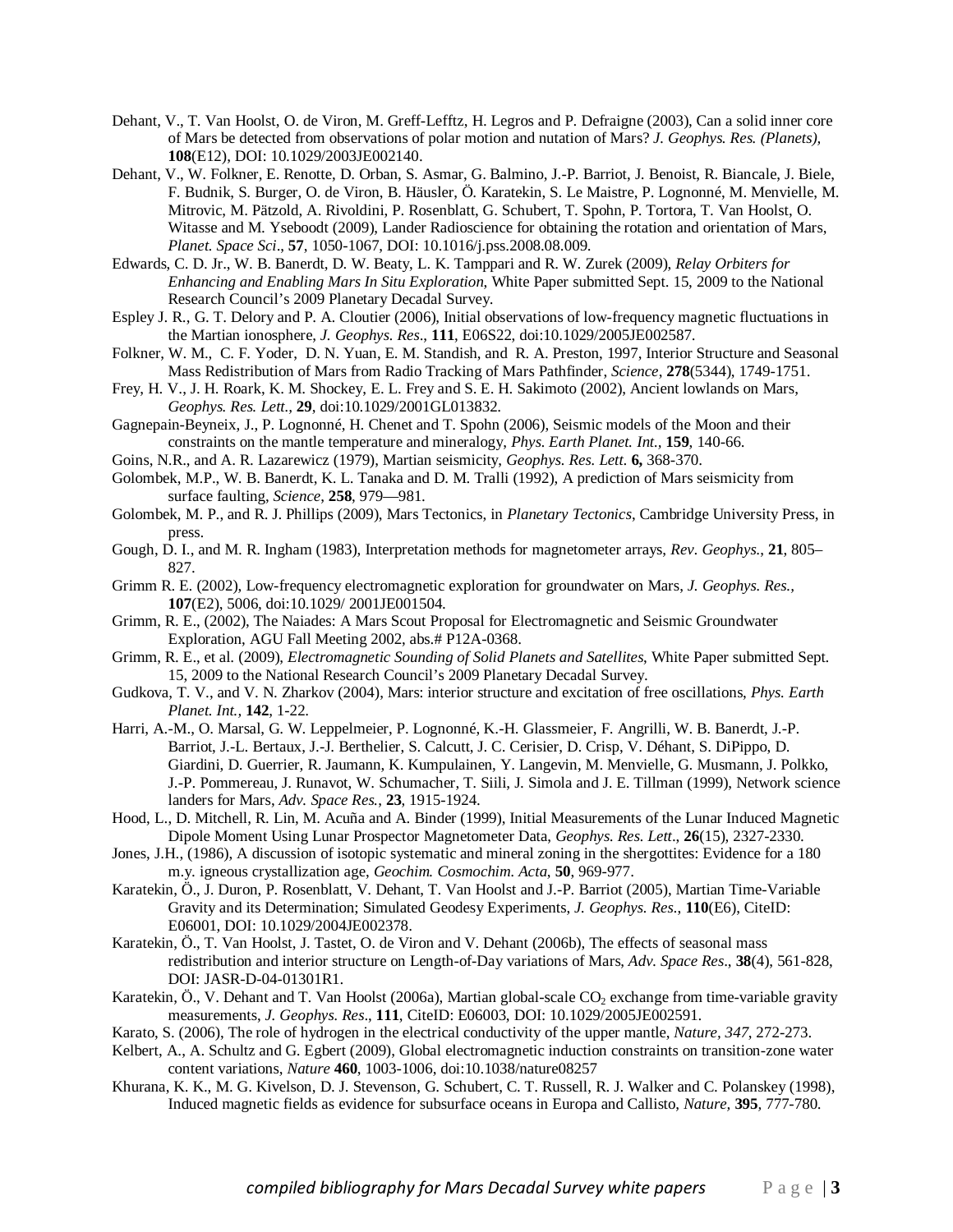- Kiefer, W. S., and Q. Li (2009), Mantle convection controls the observed lateral variations in lithospheric thickness on present-day Mars, *Geophys. Res. Lett*., doi:10.1029/2009GL039827, in press.
- Knapmeyer, M., J. Oberst, E. Hauber, M. Wählisch, C. Deuchler and R. Wagner (2006), Implications of the martian surface fault distribution and lithospheric cooling for seismicity: a working model, *J. Geophys. Res*. **111**, E11006.
- Kobayashi, N., and K. Nishida (1998), Continuous excitation of planetary free oscillations by atmospheric disturbances, *Nature,* **395**, 357-360.
- Langseth, M.G., S. J. Keihm and K. Peters (1976), Revised lunar heat-flow values, *Proc. Lunar Sci. Conf. 7th*, 3143- 3171.
- Lillis, R., et al. (2009), *Mars' Ancient Dynamo and Crustal Remanent Magnetism*, White Paper submitted Sept. 15, 2009 to the National Research Council's 2009 Planetary Decadal Survey.
- Lognonné, P., and C. Johnson (2007), Planetary Seismology, in *Treatises in Geophysics*, G. Shubert, ed., sec. 10.04, Elsevier (2007).
- Lognonné, P., J. Gagnepain-Beyneix, W. B. Banerdt, S. Cacho, J.-F. Karczewski and M. Morand (1996), An ultra broad band seismometer on InterMarsnet, *Planet. Space Sci.* **44**, 1237-1249 (1996).
- Longhi, J., E. Knittle, J. R. Holloway and H. Wänke (1992), The bulk composition, mineralogy and internal structure of Mars, in *Mars*, eds. H. H. Kieffer, B. M. Jakosky, C. W. Snyder and M. S. Matthews, Univ. Arizona Press, Tucson, Arizona, 184-207.
- MEPAG (2009a), *Why Mars Remains a Compelling Target for Planetary Exploration*, J.S. Mustard, ed., White Paper submitted Sept. 15, 2009 to the National Research Council's 2009 Planetary Decadal Survey.
- MEPAG (2009b), *Seeking Signs of Life on a Complex Planet: An Integrated Strategy for the Next Decade of Mars Exploration*, J.S. Mustard, ed., White Paper submitted Sept. 15, 2009 to the National Research Council's 2009 Planetary Decadal Survey.
- Mischna, M., et al. (2009), *Atmospheric Science Research Priorities for Mars*, White Paper submitted Sept. 15, 2009 to the National Research Council's 2009 Planetary Decadal Survey.
- Mocquet, A., (1999), A search for the minimum number of stations needed for seismic networking on Mars, *Planet. Space Sci.,* **47**, 397-409.
- Nakamura, Y. (1983), Seismic velocity structure of the lunar mantle, *J. Geophys. Res*., **88**, 677-86.
- Nakamura, Y., and D. L. Anderson (1979), Martian wind activity detected by a seismometer at Viking lander 2 site, *Geophys. Res. Lett.*, **6**, 499-502.
- National Research Council (1978), *Strategy for the Exploration of the Inner Planets: 1977-87*, National Academies Press, Washington D.C.
- National Research Council (1988), *Space Science in the Twenty-First Century: Imperatives for the Decades 1995 to 2015*, National Academies Press, Washington D.C.
- National Research Council (1990), *Update to Strategy for Exploration of the Inner Planets*, National Academies Press, Washington, D.C.
- National Research Council (1994), *An Integrated Strategy for the Planetary Sciences: 1995-2010*, National Academies Press, Washington, D.C.
- National Research Council (1996), *Review of NASA's Planned Mars Program*, National Academies Press, Washington, D.C.
- National Research Council (1997), *On NASA's Office of Space Science Draft Strategic Plan*, National Academies Press, Washington, D.C.
- National Research Council (2003a), *Assessment of Mars Science and Mission Priorities*, National Academies Press, Washington, D.C.
- National Research Council (2003b), *New Frontiers in the Solar System*, National Academies Press.
- National Research Council (2008), *Opening New Frontiers in Space: Choices for the Next New Frontiers Announcement of Opportunity*, National Academies Press, Washington, D.C.
- Neumann, G. A., M. T. Zuber, M. A. Wieczorek, P. J. McGovern, F. G. Lemoine and D. E. Smith (2004), Crustal structure of Mars from gravity and topography, *J. Geophys. Res*., **109**, doi:EO8002.
- Phillips, R. J., (1991), Expected rate of marsquakes, in *Scientific Rationale and Requirements for a Global Seismic Network on Mars*, *LPI Tech. Rept*. *91-02*, Lunar and Planetary Inst., Houston. pp. 35-38.
- *Network on Mars*, *LPI Tech. Rept*. *91-02*, Lunar and Planetary Inst., Houston. pp. 35-38.
- Phillips, R. J., M. T. Zuber, S. C. Solomon, M. P. Golombek, B. M. Jakosky, W. B. Banerdt, D. E. Smith, R. M. E. Williams, B. M. Hynek, O. Aharonson and S. A. Hauck, II (2001), Ancient geodynamics and global-scale hydrology on Mars, *Science*, **291**, 2587-2591.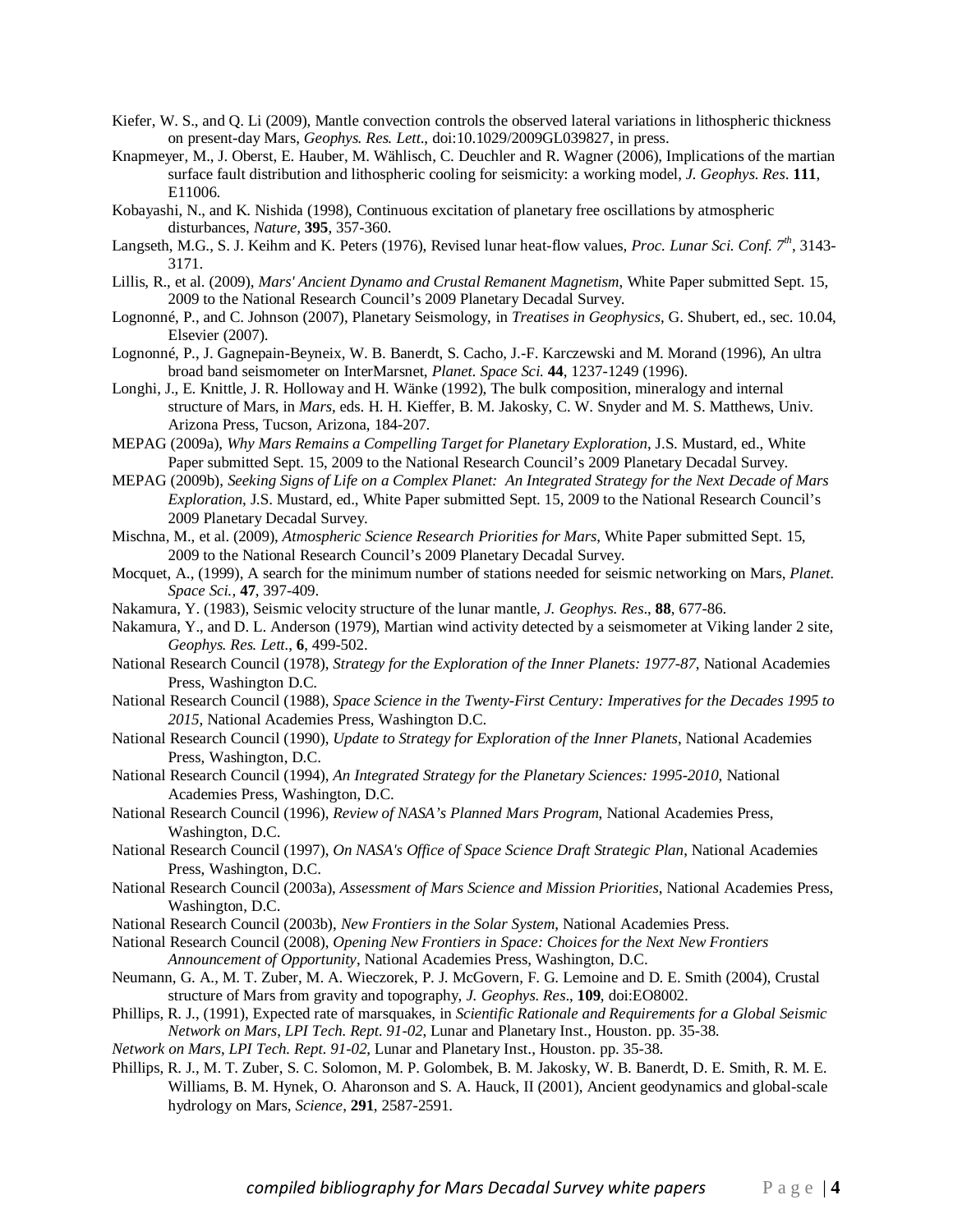- Pruis, M. J., and K. L. Tanaka (1995), The Martian northern plains did not result from plate tectonics, *Lunar Planet. Sci. XXVI*, Lunar and Planetary Institute, 1147-1148.
- Rafkin, S., et al. (2009), *The Value of Landed Meteorological Investigations on Mars: The Next Advance for Climate Science*, White Paper submitted Sept. 15, 2009 to the National Research Council's 2009 Planetary Decadal Survey.
- Ruedas, T., et al. (2009), *Seismological investigations of Mars' deep interior*, White Paper submitted Sept. 15, 2009 to the National Research Council's 2009 Planetary Decadal Survey.
- Sanchez, B., R. Haberle and J. Schaeffer (2004), Atmospheric rotational effects on Mars based on the NASA Ames general circulation model: Angular momentum approach, *J. Geophys. Res.*, **109**(E8), CiteID: E08005, DOI: 10.1029/2004JE002254.
- Schubert, G. and T. Spohn (1990), Thermal history of Mars and the sulfur content of its core, *J. Geophys. Res.,* **95**, 14095-14104.
- Schulze-Makuch, D., and L. N. Irwin (2008), *Life in the Universe Expectations and Constraints*, 2<sup>nd</sup> edition, Springer.
- Schumacher S. and Breuer D., 2006, Influence of a variable thermal conductivity on the thermochemical evolution of Mars, *J. Geophys. Res.*, **111**(E2), CiteID: E02006, DOI: 10.1029/2005JE002429.
- Shapiro, N. M., and M. Campillo (2004), Emergence of broadband Rayleigh waves from correlations of the ambient seismic noise, *Geophys. Res. Lett*., **31**, doi : 10.1029/2004GL019491.
- Sleep, N. H., and K. L. Tanaka (1995), Point-Counterpoint, Did Mars have plate tectonics? *Mercury*, **24**, 10-11.
- Smith, J. C., and G. H. Born (1976), Secular acceleration of Phobos and *Q* of Mars, *Icarus*, 27, 51-53, doi:10.1016/0019-1035(76)90183-4.
- Sohl, F., and T. Spohn (1997), The interior structure of Mars: Implications from SNC meteoroids, *J. Geophys. Res*., **102**, 1613-1636.
- Sonett, C., (1982), Electromagnetic Induction in the Moon, *Rev. Geophys*., **20**(3), 411-455.
- Spohn, T., F. Sohl and D. Breuer (1998), Mars, *Astron. Astrophys. Rev*., **8**(3), 181-235.
- Spohn, T., M. H. Acuña, D. Breuer, M. Golombek, R. Greeley, A. Halliday, E. Hauber, R. Jaumann and F. Sohl (2001), Geophysical Constraints on the Evolution of Mars, *Space Sci. Rev*., **96**(1/4), 231-262.
- Stevenson, D. J. (2001), Mars' core and magnetism, *Nature*, **412**, 214-219.
- Toffelmier, D. A, and J. A. Tyburczy (2007), Electromagnetic detection of a 410-km-deep melt layer in the southwestern United States, *Nature,* **447**, 991-994.
- Van den Acker, E., T. Van Hoolst, O. de Viron, P. Defraigne, V. Dehant, F. Forget and F. Hourdin (2002), Influence of the winds and of the CO<sub>2</sub> mass exchange between the atmosphere and the polar ice caps on Mars' orientation parameters, *J. Geophys. Res.,* 10.1029/2000JE001539.
- Van Hoolst, T., V. Dehant and P. Defraigne (2000a), Sensitivity of the Free Core Nutation and the Chandler Wobble to changes in the interior structure of Mars, *Phys. Earth Planet. Inter*., **117**, 397-405.
- Van Hoolst, T., V. Dehant and P. Defraigne (2000b), Chandler Wobble and Free Core Nutation for Mars, *Planet. Space Sci*., **48**(12-14), 1145-1151.
- Van Hoolst, T., V. Dehant, F. Roosbeek and P. Lognonné (2003), Tidally induced surface displacements, external potential variations, and gravity variations on Mars, *Icarus,* **161**, 281-296.
- Van Thienen, P., K. Benzerara, D. Breuer, C Gillmann., S. Labrosse, P. Lognonné and T. Spohn (2007), Water, Life, and Planetary Geodynamical Evolution, in *Treatise of Geophysics*, Elsevier, eds. T. Herring and J. Schubert, **129**(1-3), 167-203, DOI: 10.1007/s11214-007-9149-7.
- Verhoeven, O., A. Mocquet, P. Vacher, A. Rivoldini, M. Menvielle, P. A. Arrial, G. Choblet, P. Tarits, V. Dehant and T. Van Hoolst (2009), Constraints on thermal state and composition of the Earth's lower mantle from electromagnetic impedances and seismic data, J*. Geophys. Res*., **114**, B03302, doi:10.1029/2008JB005678.
- Verhoeven, O., A. Rivoldini, P. Vacher, A. Mocquet, G. Choblet, M. Menvielle, V. Dehant, T. Van Hoolst, J. Sleewaegen, J.-P. Barriot and P. Lognonné (2005), Interior structure of terrestrial planets: Modeling Mars' mantle and its electromagnetic, geodetic, and seismic properties, *J. Geophys. Res*., **110**, E04009, doi: 10.1029/2004JE002271.
- Wait, J.R., (1970), *Electromagnetic Waves in Stratified Media*, Pergamon, New York.
- Yoder, C. F., and E. M. Standish (1997), Martian moment of inertia from Viking lander range data, *J. Geophys. Res.*, **102** (E2), 4065-4080.
- Yoshino, T., G. Manthilake, T. Matsuzaki and T. Katsura (2006), Dry mantle transition zone inferred from the conductivity of wadsleyite and ringwoodite, *Nature, 451*, 326-329.
- Zhao, D., J. Lei and L. Liu (2008), Seismic tomography of the Moon, *Chin. Sci. Bull*. **53**, 3897-3907.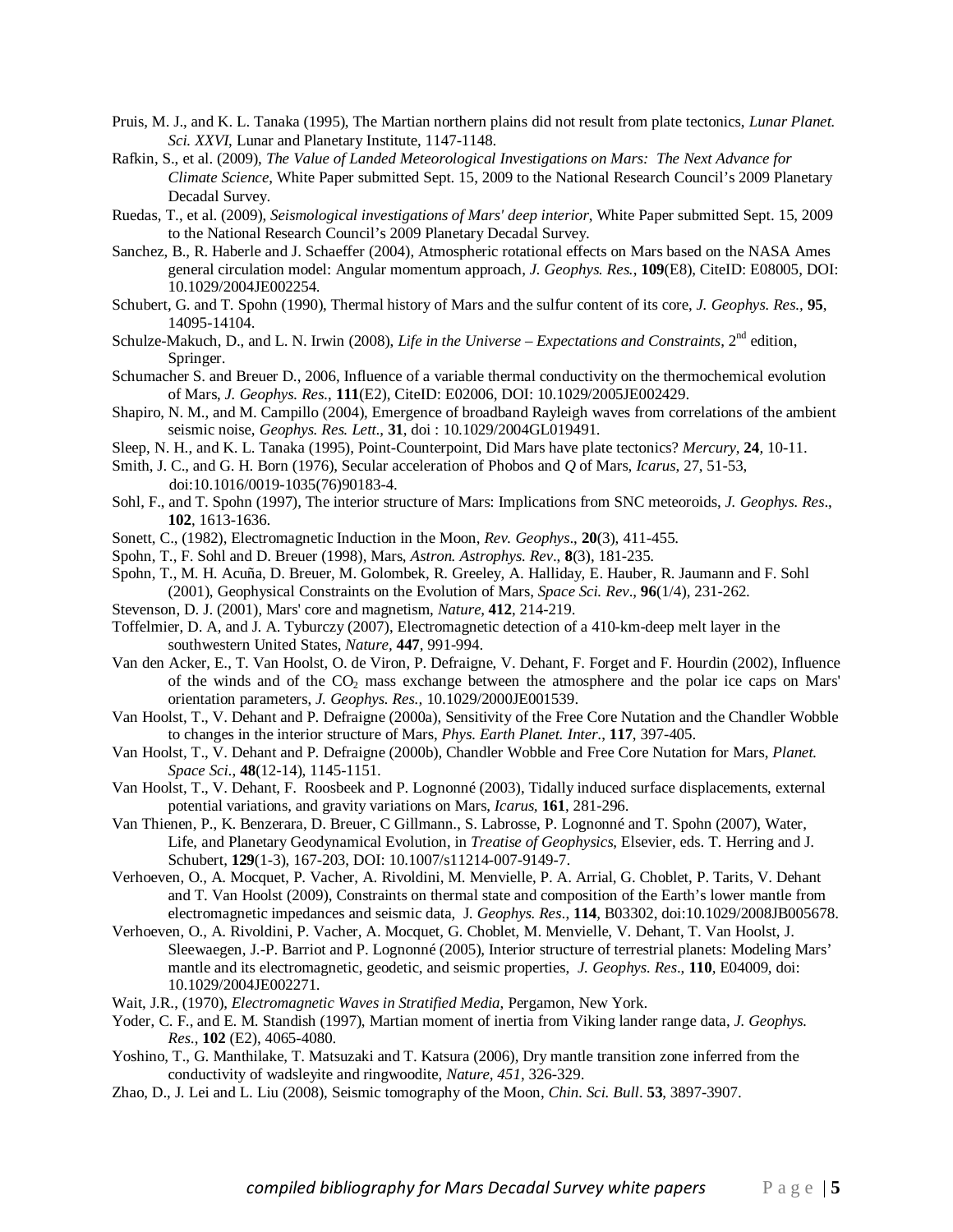Zuber, M., F. Lemoine, D. Smith, A. Konopliv, S. Smrekar and S. Asmar (2007), The Mars Reconnaissance Orbiter Radio Science Gravity Investigation, *J. Geophys. Res.*, **112**, Issue E5, CiteID E05S07, DOI: 10.1029/2006JE002833.

------------------------------------------------------------------------------------------------------------------

**2. Borg, L., C. Allen, D. Beaty, K. Buxbaum, J. Crisp, D. Des Marais, D. Glavin, M. Grady, K. Herkenhoff, R. Mattingly, S. McLennan, D. Moura, J. Mustard, L. Pratt, S. Symes, and M. Wadhwa (2009). A Consensus Vision for Mars Sample Return, 7p. white paper submitted Sept. 15, 2009 to the National Research Council's 2009 Planetary Decadal Survey.** 

- Beaty, D.W., C. C. Allen, D. S. Bass, K. L. Buxbaum, J. K. Campbell, D. J. Lindstrom, S. L. Miller and D. A. Papanastassiou (2009) Planning Considerations for a Mars Sample Receiving Facility: Summary and Interpretation of Three Design Studies, Astrobiology 9, no. 8, pp 14, DOI: 10.1089/ast/2009.0339.
- Gooding, J. L., M. H. Carr and C. P. McKay (1989) The case for planetary sample return missions 2. History of Mars. EOS 70, 745 & 754-755.
- Hayati, S., M. Munk, D. Powell, B. Gershman, Y. Lin, K. Buxbaum, P. Backes, S. Gorevan, D. Stephenson, D. Anderson, J. Dankanich, C. Allen, D. Pearson, T. Rivellini, I. Nesnas, G. Bolotin, C. Budney, A. Wolf, and J. Riedel (2009), Strategic Technology Development for Future Mars Missions (2013-2020), 7-p. white paper submitted Sept. 15, 2009 to the National Research Council's 2009 Planetary Decadal Survey.
- iMARS Team (2008) Preliminary planning for an International Mars Sample Return mission: Report of the International Mars Architecture for the Return of Samples (iMARS) Working Group, Unpublished white paper, 60 p, posted July, 2008 by the Mars Exploration Program Analysis Group (MEPAG) at http://mepag.jpl.nasa.gov/reports/iMARS\_FinalReport.pdf.
- MacPherson, G.J. and Mars Sampling Advisory Group (2001) The First Returned Mars Samples: Science Opportunities. In: McCleese D., Greeley, R., and MacPherson G. (eds) Science Planning for Mars. JPL Pub 01-7. Available at http://mepag.jpl.nasa.gov/reports/index.html.
- MacPherson, G.J. and the MSR Science Steering Group (2002), Groundbreaking MSR: Science requirements and cost estimates for a first Mars surface sample return mission. Unpublished white paper at http://mepag.jpl.nasa.gov/reports/index.html
- McKay, D.S., Gibson, E.K. Jr., Thomas-Keprta, K.L., Vali, H., Romanek, C.S., Clemett, S.J., Chillier,, X.D.F., Maechling, C.R., and Zare, R.N. (1996) Search for past life on Mars: Possible relic biogenic activity in martian meteorite ALH84001 Science 273, 924 – 930.
- MEPAG (2008), Mars Scientific Goals, Objectives, Investigations, and Priorities: 2008, J.R. Johnson, ed., posted Sept 2008 by MEPAG at http://mepag.jpl.nasa.gov/reports/index.html.
- MEPAG MRR-SAG (2009). Mars Astrobiology Explorer: A potential rover mission for 2018, posted Sept 2009 by MEPAG at http://mepag.jpl.nasa.gov/reports
- MEPAG ND-SAG (2008) Science Priorities for Mars Sample Return, *Astrobiology*, **8(3)**, 489-535.
- National Aeronautics and Space Administration (2005) Planetary Protection Provisions for Robotic Extraterrestrial Missions, NPR 8020.12C, National Aeronautics and Space Administration, Washington, DC, April 27, 2005.
- NRC, 1978, Strategy for the Exploration of the Inner Planets: 1977-87, NAP, Washington D.C.
- NRC, 1990a, Update to Strategy for Exploration of the Inner Planets, NAP, Washington, D.C.
- NRC, 1990b, International Cooperation for Mars Exploration and Sample Return, NAP, Washington, D.C.
- NRC, 1994, An Integrated Strategy for the Planetary Sciences:1995-2010, NAP, Washington, D.C.
- NRC, 1996, Review of NASA's Planned Mars Program, NAP, Washington, D.C.
- NRC, 2001, Assessment of Mars Science and Mission Priorities, NAP, Washington, D.C.
- National Research Council (2007) An Astrobiology Strategy for the Exploration of Mars, The National Academies Press, Washington, D.C.
- Pratt, L.M., and the MEPAG MRR-SAG team (2009). Mars Astrobiology Explorer-Cacher (MAX-C): A Potential Rover Mission for 2018, 7 p. white paper posted September, 2009 by the Mars Exploration Program Analysis Group (MEPAG) at http://mepag.jpl.nasa.gov/decadal/index.html.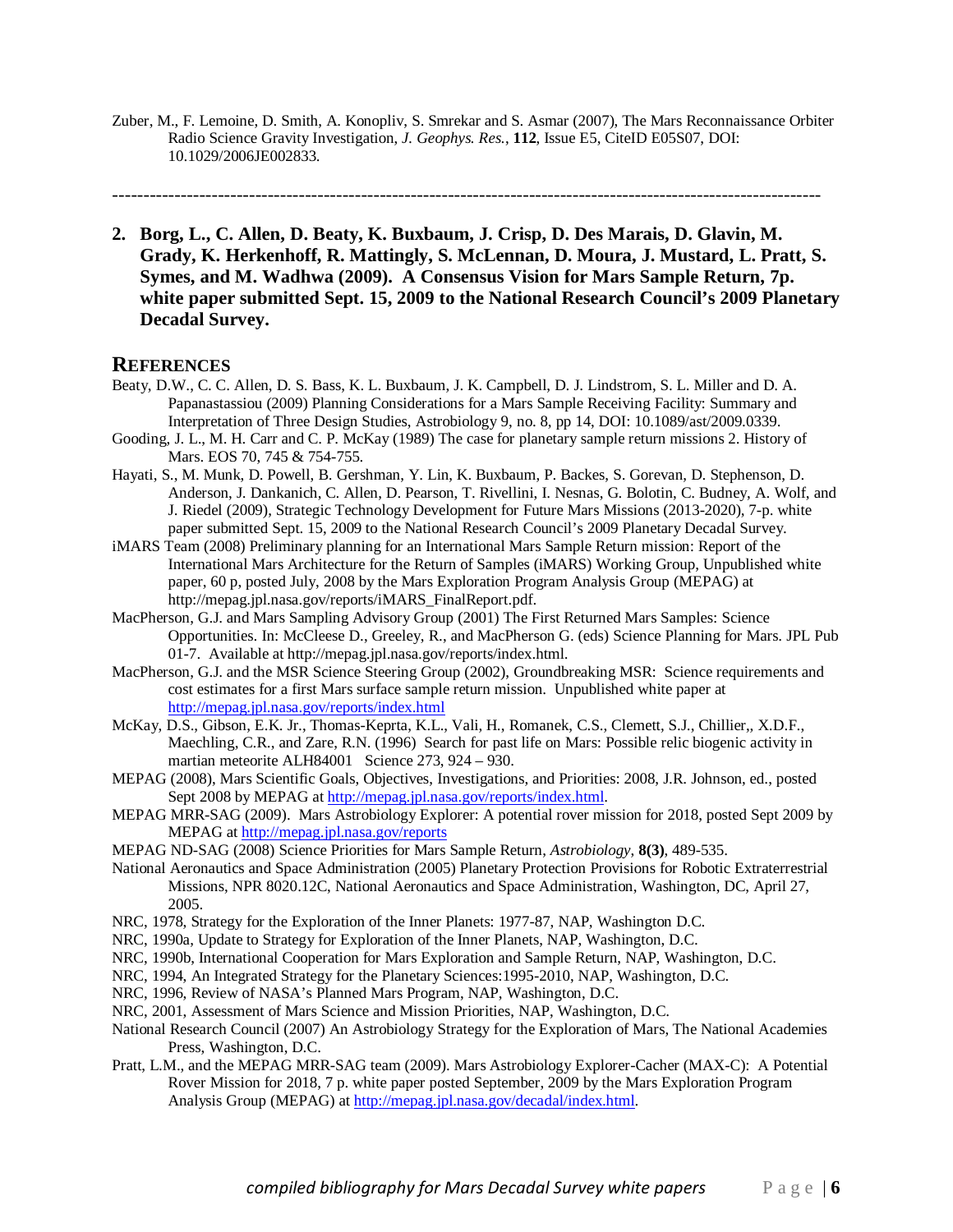------------------------------------------------------------------------------------------------------------------

**3. Edwards, C. D. Jr., W. B. Banerdt, D. W. Beaty, L. K. Tamppari, and R. W. Zurek (2009). "Relay Orbiters for Enhancing and Enabling Mars In Situ Exploration",7 p. White Paper submitted Sept. 15, 2009 to the National Research Council's 2009 Planetary Decadal Survey.** 

#### **REFERENCES**

- Banerdt, W. B., V. Dehant, P. Lognonne, T. Spohn, "International scientific collaboration for a network mission to Mars," 35th COSPAR Scientific Assembly, Paris, France, p. 3218, 18 - 25 July 2004.
- Borg, L., C. Allen, D. Beaty, K. Buxbaum, J. Crisp, D. Des Marais, D. Glavin, M. Grady, K. Herkenhoff, R. Mattingly, S. McLennan, D. Moura, J. Mustard, L. Pratt, S. Symes, and M. Wadhwa (2009). A Consensus Vision for Mars Sample Return, 7p. white paper posted September, 2009 by the Mars Exploration Program Analysis Group (MEPAG) at http://mepag.jpl.nasa.gov/decadal/index.html.
- Burleigh, S., A. Hooke, L. Torgerson, K. Fall, V. Cerf, B. Durst, K. Scott, H. Weiss, "Delay-tolerant Networking: An Approach to Interplanetary Internet," IEEE Communications Magazine, 41, 6, 128-136, 2003.
- Consultative Committee for Space Data Standards (CCSDS), "Proximity-1 Space Link Protocol," CCSDS 211.0-B-1, B-2, and B-3, http://www.ccsds.org, 2006.
- Edwards, C. D., T. C. Jedrey, E. Schwartzbaum, A. S. Devereaux, R. DePaula, M. Dapore, T. W. Fischer. "The Electra Proximity Link Payload for Mars Relay Telecommunications and Navigation", IAC-03-Q.3.A.06, 54th International Astronautical Congress, Bremen, Germany, 29 September–3 October 2003.
- Edwards, C. D., "Relay Communications for Mars Exploration," Int. J. Satell. Commun. Network, 25 111-145, 2007.
- Estabrook, P., A.J. Barbieri, C.D. Edwards Jr, R.M. Manning, M.J. Danos, P.A. Ilott, A. Makovsky "Mars Exploration Rovers: Telecom System Design and Operation Highlights", Institute of Electronics, Information, and Communication Engineers (IEICE), Communications Society, Meguro, Japan, 22–25 March 2004.
- Hayati, S., M. Munk, D. Powell, B. Gershman, Y. Lin, K. Buxbaum, P. Backes, S. Gorevan, D. Stephenson, D. Anderson, J. Dankanich, C. Allen, D. Pearson, T. Rivellini, I. Nesnas, G. Bolotin, C. Budney, A. Wolf, and J. Riedel (2009), Strategic Technology Development for Future Mars Missions (2013-2020), 7-p. white paper submitted Sept. 15, 2009 to the National Research Council's 2009 Planetary Decadal Survey.
- Hemmati, H., A. Biswas, D. M. Boroson, "Prospects for Improvement of Interplanetary Laser Communication Data Rates by 30 dB," Proceedings of the IEEE, 95, 10, 2082 – 2092, 2007.
- Kovalik, J. M., A. Biswas, J. R. Charles, M. Regehr,, "Autonomous access links using laser communications, " SPIE Proceedings on Free-Space Laser Communication Technologies XXI, 7199, 71990H-1 to 71990H-9, 2009.
- Lewicki, C. A., J. Krajewski, and P. Ilott, "Phoenix Mars Scout UHF Relay-Only Operations," AIAA 9th International Conference on Spacecraft Operations (SpaceOps), Rome, Italy, June 19-24, 2006.
- Pratt, L.M., and the MEPAG MRR-SAG team (2009). Mars Astrobiology Explorer-Cacher (MAX-C): A Potential Rover Mission for 2018, 7 p. white paper posted September, 2009 by the Mars Exploration Program Analysis Group (MEPAG) at http://mepag.jpl.nasa.gov/decadal/index.html.
- Smith, M.D., M. Allen, D. Banfield, J. R. Barnes, R. T. Clancy, P. James, J. Kasting, P. Wennberg, D. Winterhalter, M. Wolff, and R. Zurek (2009), MARS TRACE GAS MISSION: Scientific Goals and Measurement Objectives, 7 p. white paper posted September, 2009 by the Mars Exploration Program Analysis Group (MEPAG) at http://mepag.jpl.nasa.gov/decadal/index.html.
- **4. Hayati, S., M. Munk, D. Powell, B. Gershman, Y. Lin, K. Buxbaum, P. Backes, S. Gorevan, D. Stephenson, D. Anderson, J. Dankanich, C. Allen, D. Pearson, T. Rivellini, I. Nesnas, G. Bolotin, C. Budney, A. Wolf, and J. Riedel (2009), Strategic Technology**

------------------------------------------------------------------------------------------------------------------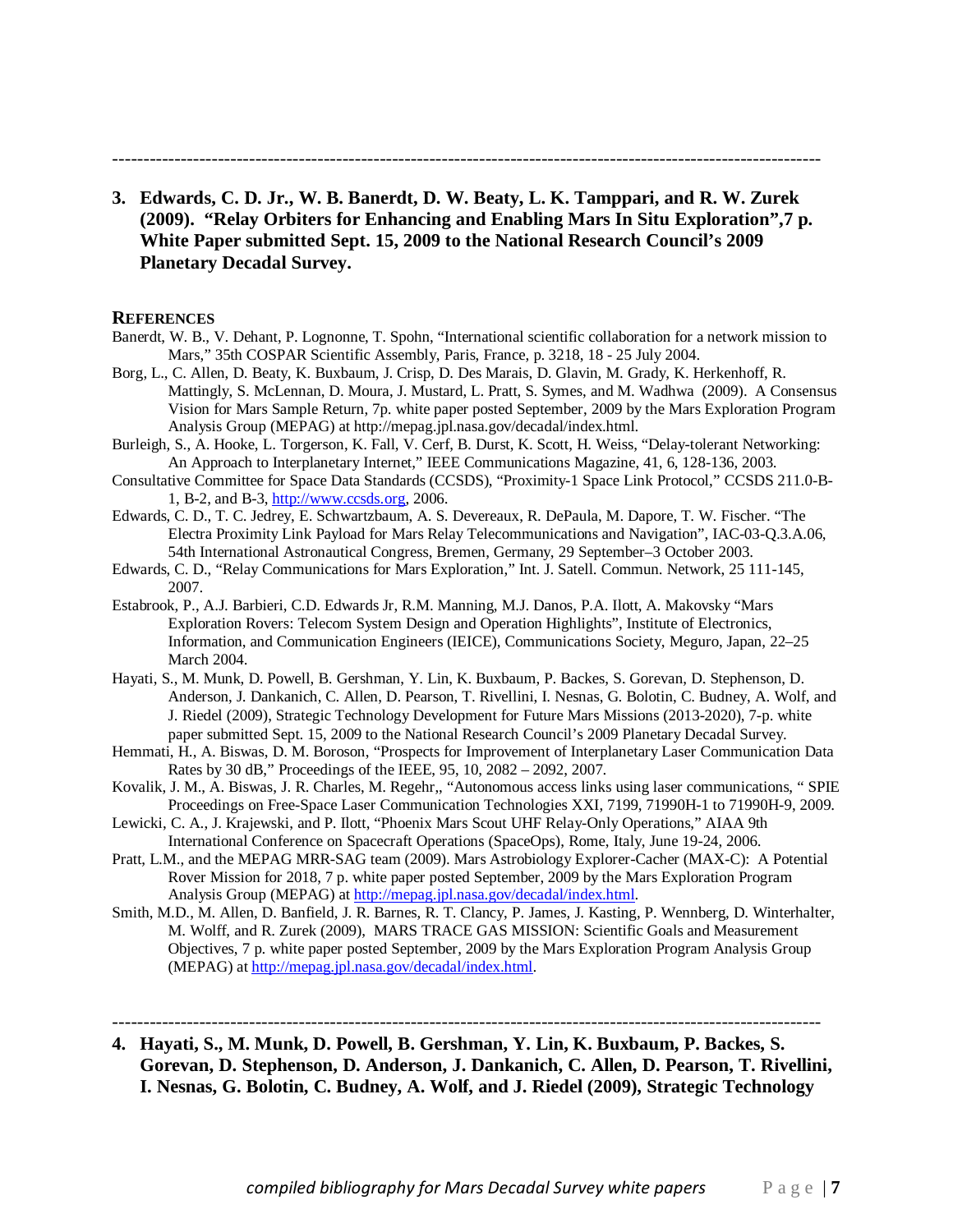# **Development for Future Mars Missions (2013-2020), 7-p. white paper submitted Sept. 15, 2009 to the National Research Council's 2009 Planetary Decadal Survey.**

# **REFERENCES**

[1] Michael Smith, M.D., M. Allen, D. Banfield, J. R. Barnes, R. T. Clancy, P. James, J. Kasting, P. Wennberg, D. Winterhalter, M. Wolff, and R. Zurek (2009), "MARS TRACE GAS MISSION: Scientific Goals and Measurement Objectives." A White Paper submitted to the NRC Planetary Science Decadal Survey panel, September 15, 2009. [2] Banerdt, B., T. Spohn, U. Christensen, V. Dehant, L. Elkins-Tanton, R. Grimm, M. Grott, R. Haberle, M. Knapmeyer, P. Lognonne, F. Montmessin, Y. Nakamura, R. Phillips, S. Rafkin, P. Read, G. Schubert, S. Smrekar, M. Wilson (2009), THE RATIONALE FOR A LONG-LIVED GEOPHYSICAL NETWORK MISSION TO MARS, 7 p. white paper submitted Sept. 15, 2009 to the National Research Council's 2009 Planetary Decadal Survey.

[3] Borg, L., C. Allen, D. Beaty, K. Buxbaum, J. Crisp, D. Des Marais, D. Glavin, M. Grady, K. Herkenhoff, R. Mattingly, S. McLennan, D. Moura, J. Mustard, L. Pratt, S. Symes, and M. Wadhwa (2009). A Consensus Vision for Mars Sample Return, 7p. white paper submitted Sept. 15, 2009 to the National Research Council's 2009 Planetary Decadal Survey.

[4] Pratt, L.M., and the MEPAG MRR-SAG team (2009). Mars Astrobiology Explorer-Cacher (MAX-C): A Potential Rover Mission for 2018, 7 p. white paper submitted Sept. 15, 2009 to the National Research Council's 2009 Planetary Decadal Survey.

[5] Mankins, John C. "TECHNOLOGY READINESS LEVELS, a White Paper."

http://www.hq.nasa.gov/office/codeq/trl/trl.pdf

[6] Wolf, A.A., and Ivanov, M.C., "SuperSmart Parachute Deployment Algorithm for Mars Pinpoint Landing," Proceedings of the AIAA/AAS erence, AIAA-2008-6942, Honolulu, HI, August 18-21, 2008

[7] Mourikis, A.I.; Trawny, N.; Roumeliotis, S.I.; Johnson, A.E.; Ansar, A.; Matthies, L., "Vision-Aided Inertial Navigation for Spacecraft Entry, Descent, and Landing," IEEE TRANSACTIONS ON ROBOTICS, VOL. 25, NO. 2, APRIL 2009, Page(s): 264-280

[8] ] K. Zacny, G. Paulsen, K. Davis, E. Mumm, and S. Gorevan, "Honeybee Robotics Sample Acquisition, Transfer and Processing Technologies Enabling Sample Return Missions," Ground Truth From Mars: Science Payoff from a Sample Return Mission, Lunar and Planetary Institute, 2008.

[9] S. Stanley, S. Dougherty and J. Laramee, "The Low-force Sample Acquisition System," NASA Science and Technology Conference Proceedings, June, 2007.

[10] Buxbaum, K., "Planetary Protection Technologies: Technical Challenges for Mars Exploration," IEEEAC paper #1554, 2004.

[11] Stephenson, D., "Mars Ascent Vehicle – Concept Development," AIAA-2002-4318, 38th Joint Propulsion Conference, July 2002.

[12] Rummel, J.D. et al., eds., *A Draft Test Protocol for Detecting Possible Biohazards in Martian Samples Returned to Earth*, NASA/CP-2002-211842, NASA, Washington, DC, 2002.

[13] Gershman, R., "Technology Development Plans for the Mars Sample Return Mission," IEEEAC paper #1444, 2005.

[14] Kornfeld, R., Parrish, J., Sell, S., "Mars Sample Return: Testing the Last Meter of Rendezvous and Sample Capture," JOURNAL OF SPACECRAFT AND ROCKETS Vol. 44, No. 3, May–June 2007, DOI: 10.2514/1.26098 [15] Riedel, J. E., Guinn, J, et al., "A Combined Open-Loop and Autonomous Search and Rendezvous Navigation System for the CNES/NASA Mars Premier Orbiter Mission", AAS 03-012; February 2003

[16] Dillman, R., et al., "Development and Test Plans for the MSR EEV", 2nd International Planetary Probe Workshop, August 2004.

[17] NASA website, http://planetaryprotection.nasa.gov

[18] MEPAG MRR-SAG-1 (2009). Mars Astrobiology Explorer-Cacher: A potential rover mission for 2018, Final report from the Mid-Range Rover Science Analysis Group (MRR-SAG) at http://mepag.jpl.nasa.gov/reports/

------------------------------------------------------------------------------------------------------------------

# **5. MEPAG (2009a), Why Mars Remains a Compelling Target for Planetary Exploration, J.S. Mustard, ed., 7 p. white paper submitted September, 2009 to the National Research Council's 2009 Planetary Decadal Survey.**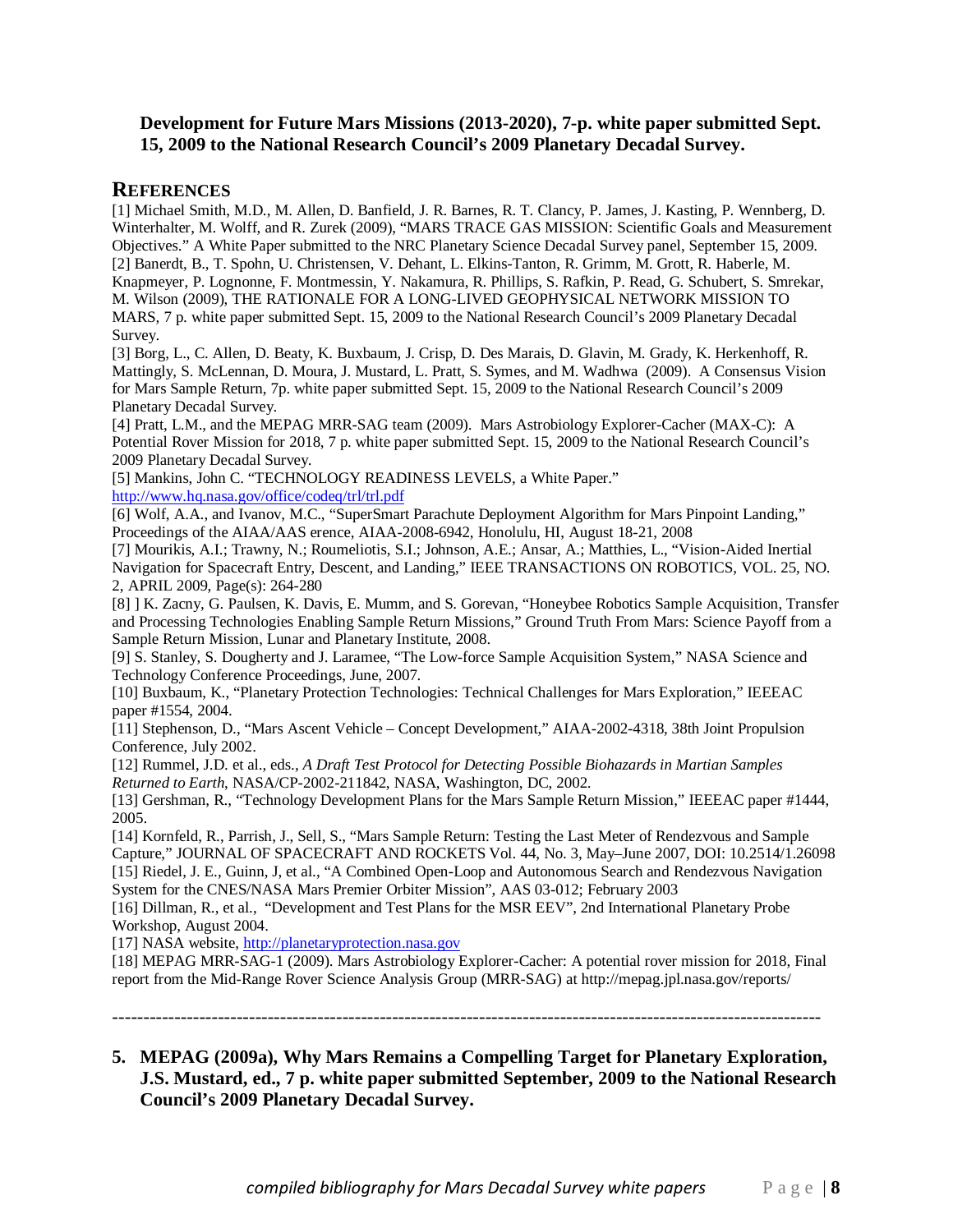- Arvidson, R.E., S.W. Ruff, R.V. Morris, D.W. Ming, L. S. Crumpler, A. S. Yen, S. W. Squyres, R. J. Sullivan, J. F. Bell III N. A. Cabrol, B. C. Clark, W. H. Farrand, R. Gellert, R. Greenberger, J. A. Grant, E. A. Guinness, K. E. Herkenhoff, J. A. Hurowitz, J. R. Johnson, G. Klingelhöfer, K. W. Lewis, R. Li, T. J. McCoy, J. Moersch, H. Y. McSween, S. L. Murchie, M. Schmidt, C. Schröder, A. Wang, S. Wiseman, M. B. Madsen, W. Goetz, and S. M. McLennan,. (2008) Spirit Mars rover mission to the Columbia Hills, Gusev Crater: Mission overview and selected results from the Cumberland Ridge to Home Plate, J. Geophys. Res., 113: E12S33, doi:10.1029/2008JE003183.
- Baker, V.R. (2006) Geomorphological evidence for water on Mars, Elements, 2: 139-143.
- Bibring, J-P., Y. Langevin, J. F. Mustard, F. Poulet, R. Arvidson, A. Gendrin, B. Gondet, N. Mangold, and the OMEGA Team, The Mars History defined from the OMEGA/MEx spectra and inferred mineralogy, Science, v312, 400-404, 10.1126/science.1122659 2006.
- BOYNTON WV et al., 2002, Distribution of hydrogen in the near surface of Mars: Evidence for subsurface ice deposits, SCIENCE 297 : 81 2002
- Christensen, P. R., J. L. Bandfield, J. F. Bell III, N. Gorelick, V. E. Hamilton, A. Ivanov, B. M. Jakosky, H. H. Kieffer, M. D. Lane, M. C. Malin, T. McConnochie, A. S. McEwen, H. Y. McSween, Jr., G. L. Mehall, J. E. Moersch, K. H. Nealson, J. W. Rice, Jr., M. I. Richardson, S. W. Ruff, M. D. Smith, T. N. Titus, M. B. Wyatt, Morphology and Composition of the Surface of Mars: Mars Odyssey THEMIS Results, Science 27 June 2003: Vol. 300. no. 5628, pp. 2056 – 2061. DOI: 10.1126/science.1080885
- Connerney, J. E. P., et al. (2001), "The global magnetic field of Mars and implications for crustal evolution," Geophys. Res. Lett., 28(21), 4015–4018.
- Drake, B. G. (ed) and the Mars Architecture Steering Group, National Aeronautics and Space Administration (2009) Human Exploration of Mars Design Reference Architecture 5.0, 506 p. NASA SP566, Washington, D.C.
- Edwards, C. D. Jr., W. B. Banerdt, D. W. Beaty, L. K. Tamppari, and R. W. Zurek (2009). "Relay Orbiters for Enhancing and Enabling Mars In Situ Exploration", 7 p. white paper posted Sept., 2009 by the Mars Exploration Program Analysis Group (MEPAG) at http://mepag.jpl.nasa.gov/decadal/index.html.
- Ehlmann, B.E. et al. Clay minerals in delta deposits and organic preservation potential on Mars, Nature Geoscience, 1, 355 (2008)
- Feldman, WC; Prettyman, TH; Maurice, S, et al., 2004, Global distribution of near-surface hydrogen on Mars, JOURNAL OF GEOPHYSICAL RESEARCH-PLANETS Volume: 109 Issue: E9 Article Number: E09006
- Frey, H. (2008), Ages of very large impact basins on Mars: Implications for the late heavy bombardment in the inner solar system, Geophys. Res. Lett., 35, L13203.
- Grotzinger, J.P., R.E. Arvidson, J.F. Bell, III, et al. (2005) Stratigraphy and sedimentology of a dry to wet eolian depositional system, Burns formation, Meridiani Planum, Mars, Earth Planet. Sci. Lett., 240(1): 11-72.
- Hahn, B.C., McLennan, S.M., Taylor, G.J., Boynton, W.V., Dohm, J.M., Finch, J., Hamara, D.K., Janes, D.M., Karunatillake, S., Keller, J.M., Kerry, K.E., Metzger, A.E., Williams, R.M.S. (2007), Mars Odyssey Gamma Ray Spectrometer elemental abundances and apparent relative surface age: Implications for Martian crustal evolution, *J. Geophys. Res*., 112, E03S11, doi:10.1029/2006JE002821.
- Head, J.W., J.F. Mustard, M.A. Kreslavsky, R.E. Milliken and D.R. Marchant (2003), Recent ice ages on Mars, Nature, 426, 797-802.
- Head, J.W., Neukum, G., Jaumann, R., Hiesinger, H., Hauber, E., Carr, M., Masson, P., Foing, B., Hoffmann, H., Kreslavsky, M., Werner, S., Milkovich, S., van Gasselt, S., and the HRSC Co-Investigator Team, 200, NATURE Volume: 434, Issue: 703, Pages: 346-351.
- Hecht, M. H., Kounaves, S. P., Quinn, R.C., West, S.J., Young, S.M.M., Ming, D.W., Catling, D.C., Clark, B C., Boynton, W.V., Hoffman, J., DeFlores, L.P., Gospodinova, K., Kapit, J., Smith, P.H., 2009, Detection of perchlorate and the soluble chemistry of the Martian soil at the Phoenix lander site, Science 325 (5936) pp. 64-67.
- Holt, J.W., A. Safaeinili, J.J. Plaut, J.W. Head, R.J. Phillips, R., Seu, S.D. Kempf, P. Choudhary, D.A. Young, N.E., Putzig, D. Biccari, and Y. Gim, 2008, Radar sounding evidence for buried glaciers in the southern midlatitudes of Mars, Science 322, 1235. doi:10.1126/science.1164246.
- Howard, A. D., J. M. Moore, and R. P. Irwin, III (2005), An intense terminal epoch of widespread fluvial activity on early Mars: 1. Valley network incision and associated deposits, J. Geophys. Res. (Planets), 110, E12S14, doi:10.1029/2005JE002459.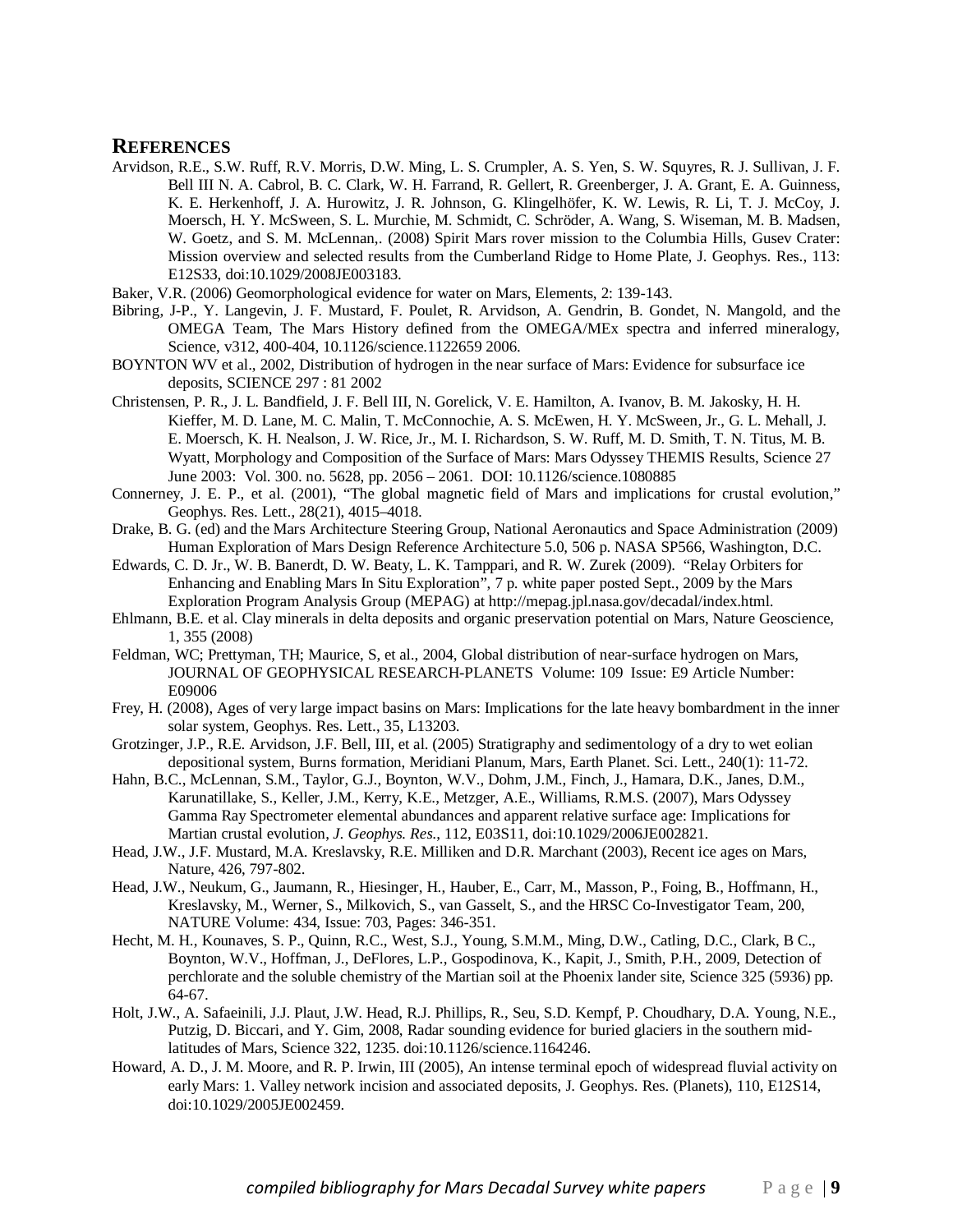- Hubbard, GS; Naderi, FM; Garvin, JB, Following the water, the new program for Mars exploration, ACTA ASTRONAUTICA v. 51, 337-350, 2002
- Hynek, BM; Phillips, RJ, New data reveal mature, integrated drainage systems on Mars indicative of past precipitation, GEOLOGY v. 31, 757-760, 2003
- Irwin, R. P. III, A. D. Howard, R. A. Craddock, and J. M. Moore (2005), An intense terminal epoch of widespread fluvial activity on early Mars: 2. Increased runoff and paleolake development, J. Geophys. Res. (Planets), 110, E12S15, doi:10.1029/2005JE002460.
- Irwin, R. P., III, A. D. Howard, and R. A. Craddock (2008), Fluvial Valley Networks on Mars, in River Confluences, Tributaries and the Fluvial Network, edited by S. P. Rice, A. G. Roy, and B. L.Rhoads, pp. 419-450, John Wiley & Sons Ltd, West Sussex, U. K.
- Jolliff, B.L., S.M. McLennan, and the Athena Science Team (2006) Evidence for Water at Meridiani, Elements, 2: 163-167.
- Kieffer, H. H., B.M. Jakosky, and C. W. Snyder (1992) *The Planet Mars: From Antiquity to the Present,*  (Tucson:Arizona: University of Arizona Press), 1499 p.
- Knoll, A.H., and J. Grotzinger (2006), Water on Mars and the prospect of martian life, Elements, 2:171-175.
- Laskar, J., B. Levrard, and J. Mustard, Orbital forcing of the Martian polar layered deposits, *Nature* v. 419, 375-377, 2002.
- Lewis, KW; Aharonson, O; Grotzinger, JP, et al, Quasi-Periodic Bedding in the Sedimentary Rock Record of Mars, SCIENCE v. 322, 1532-1535, 2008
- Lillis RJ, Frey HV, Manga M, et al., 2008, An improved crustal magnetic field map of Mars from electron reflectometry: Highland volcano magmatic history and the end of the martian dynamo, ICARUS Volume: 194 Issue: 2 Pages: 575-596 Published: APR 2008
- Lowell, P. (1896) *Mars*. (Boston: Houghton Mifflin)
- McKay D. S., E. K. Gibson Jr., K. L. Thomas-Keprta, H. Vali, C. S. Romanek, S. J. Clemett, Xavier D. F. Chillier, C. R. Maechling, R. N. Zare (1996) Search for past life on Mars: Possible relic biogenic activity in Martian meteorite ALH84001. Science 273, 924-930.
- Malin, MC; Edgett, KS, Evidence for recent groundwater seepage and surface runoff on Mars, SCIENCE v. 288, 2330-2335, 2000
- Malin, Michael C.; Edgett, K. S.;Posiolova, L. V., McColley, S. M., Dobrea N. E., (2006) Present-Day Impact Cratering Rate and Contemporary Gully Activity on Mars Science, Volume 314, Issue 5805, pp. 1573
- Malin, M.C. et al. (2003) Evidence for Persistent Flow and Aqueous Sedimentation on Early Mars, *Science* 302; DOI: 10.1126/science.1090544.
- McEwen, AS; Hansen, CJ; Delamere, WA, et al., 2007, A closer look at water-related geologic activity on Mars, SCIENCE Volume: 317 Issue: 5845 Pages: 1706-1709 Published: 2007
- McEwen, A. S., C. J. Hansen, W. A. Delamere, E. M. Eliason, K. E. Herkenhoff, L. Keszthelyi, V. C. Gulick, R. L. Kirk, M. T. Mellon, J. A. Grant, N., Thomas, C. M. Weitz, S. W. Squyres, N. T. Bridges, S. L. Murchie, F. Seelos, K. Seelos, C. H. Okubo, M. P. Milazzo, L. L. Tornabene, W. L. Jaeger, S., Byrne, P. S. Russell, J. L. Griffes, S. Martínez-Alonso, A. Davatzes, F. C., Chuang, B. J. Thomson, K. E. Fishbaugh, C. M. Dundas, K. J. Kolb, M. E., Banks, J. J. Wray (2007). A Closer Look at Water-Related Geologic Activity on Mars, Science, 317, 1706-1709, DOI: 10.1126/science.1143987
- McLennan, S.M., J.F. Bell III, W.M. Calvin, et al. (2005) Provenance and diagenesis of the evaporite-bearing Burns formation, Meridiani Planum, Mars, Earth Planet. Sci. Lett, 240(1): 95-121.
- MEPAG (2009), Seeking Signs of Life on a Terrestrial Planet: An Integrated Strategy for the Next Decade of Mars Exploration, J.S. Mustard, ed., 7 p. white paper submitted Sept. 15, 2009, to the National Research Council's 2009 Planetary Decadal Survey.
- MEPAG (2009), Mars Scientific Goals, Objectives, Investigations, and Priorities: 2009, J.R. Johnson, ed., 41 p. white paper posted July, 2009 by the Mars Exploration Program Analysis Group (MEPAG) at http://mepag.jpl.nasa.gov/reports/index.html.
- Milkovich, S.M. And J.W. Head (2005), North polar cap of Mars: Polar layered deposit characterization and identification of a fundamental climate signal, J. Geophys. Res., 110, E01005, doi:10.1029/2004JE002349.
- Mojzsis, S.J., G. Arrhenius, K. D. McKeegan, T. M. Harrison, A. P. Nutman & C. R. L. Friend, 1996. Evidence for life on Earth before 3,800 million years ago. Nature 384, 55-59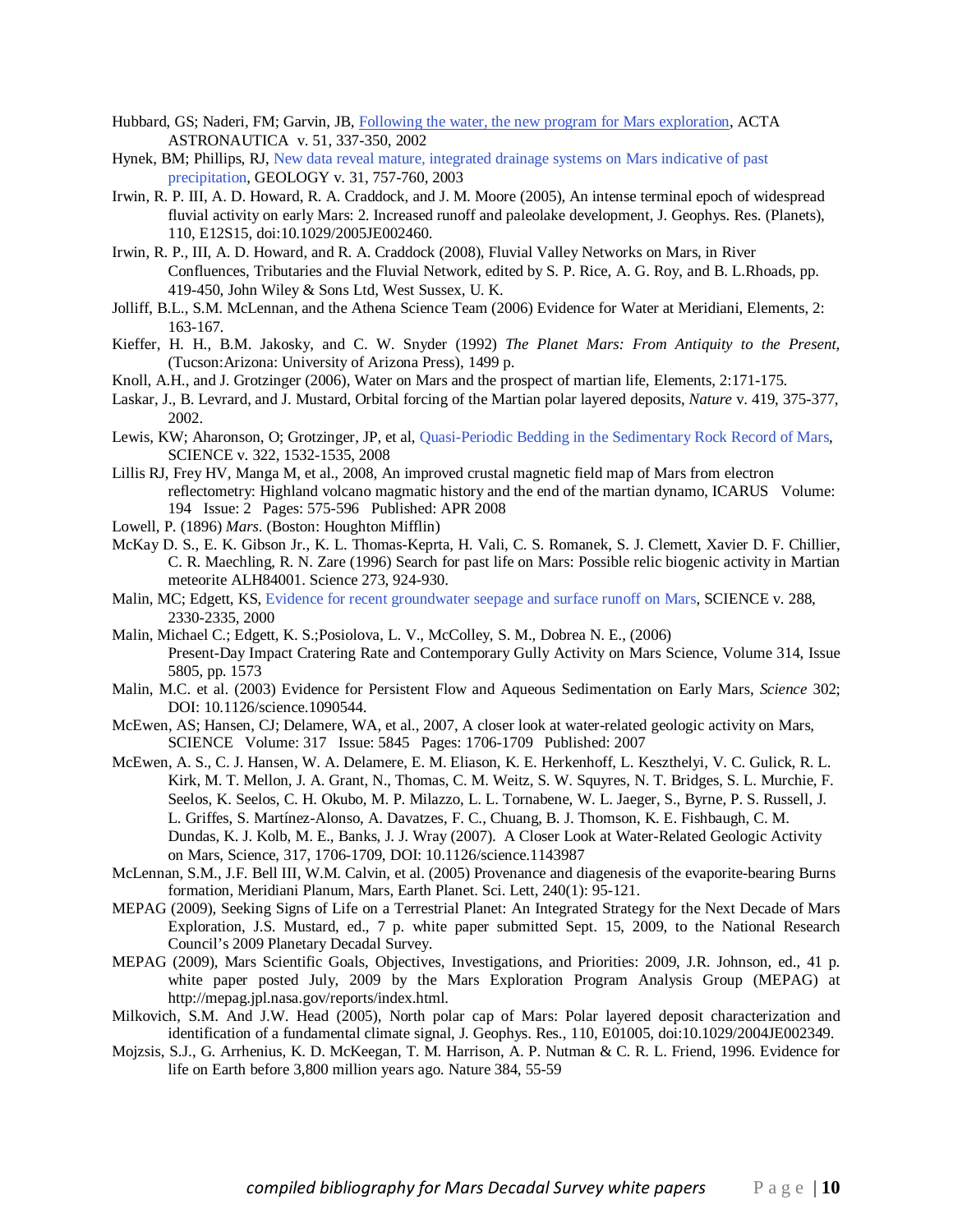- Morris, R.V., G. Klingelhoefer, C. Shroeder, et al. (2008) Iron mineralogy and aqueous alteration from Husband Hill through Home Plate at Gusev Crater, Mars: Results from the Mössbauer instrument on the Spirit Mars Exploration Rover, J. Geophys. Res, 113: E12S42, doi:10.1029/2008JE003201.
- Mumma, Michael J., Geronimo L. Villanueva, Robert E. Novak, Tilak Hewagama, Boncho P. Bonev, Michael A. DiSanti, Avi M. Mandell, Michael D. Smith. 2009. Strong Release of Methane on Mars in Northern Summer 2003. *Science* 323: 1041-1045. DOI 10.1126/science.1165243.
- Murchie, S.L, J. F. Mustard, B. L. Ehlmann, et al., A synthesis of Martian aqueous mineralogy after one Mars year of observations from the Mars Reconnaissance Orbiter, (in press) J. Geophys Res., 2009.
- Mustard, J.M. et al., Hydrated silicate minerals on Mars observed by the CRISM instrument on Mars Reconnaissance Orbiter, Nature 354, 305-309 (2008).
- NASA, Exobiology Program Office, National Aeronautics and Space Administration (1995) *An Exobiological Strategy for Mars Exploration,* NASA SP-530, Washington, D.C.
- National Research Council (2003) New Frontiers in the Solar System: An Integrated Exploration Strategy, 232 p, The National Academies Press, Washington, D.C.
- Neukum, G., Jaumann, R., Hoffmann, H., Hauber, E., Head, J.W., Basilevsky, A.T., Ivanov, B.A., Werner, S.C., van Gasselt, S., Murray, J.B., McCord, T.B., HRSC Co-Investigator Team, Recent and episodic volcanic and glacial activity on Mars revealed by the High Resolution Stereo Camera in: *Nature* <London>. – 432(2004), S. 971-979.
- Neumann, G. A. et al. (2004), Crustal structure of Mars from gravity and topography, J. Geophys. Res., 109, E08002.
- Phillips, R.J., Zuber, M. T., Smrekar, S. E., Mellon, M. T., Head, J. W., Tanaka, K. L., Putzig, N. E., Milkovich, S. M. Campbell, B. A., Plaut, J. J. Safaeinili, A., Seu, R., Biccari, D., Carter, L.M., Picardi, G., Orosei, R. Mohit, P. S., E. Heggy, Zurek, R. W., Egan, A. F, Giacomoni, E., Russo, F., Cutigni, M. Pettinelli, E. Holt, J. W., Leuschen, C. J. Marinangeli, L. (2008) Mars North Polar Deposits: Stratigraphy, Age, and Geodynamical Response Science, Volume 320, Issue 5880, pp. 1182.
- Plaut J. J., A. Safaeinili, J. W. Holt, R. J. Phillips, J. W. Head III, R. Seu, N. E. Putzig, A. Frigeri (2009), Radar evidence for ice in lobate debris aprons in the mid-northern latitudes of Mars, Geophys. Res. Lett., 36, L02203, doi:10.1029/2008GL036379.
- Poulet, F., Bibring, J.-P., Mustard, J.F., Gendrin, A., Mangold, N., Langevin, Y., Arvidson, R.E., Gondet, B., and Gomez, C. (2005) Phyllosilicates on Mars and implications for the early Mars history. Nature 438:632– 627.
- Poulet, F., Beaty, D.W., Bibring, J.-P., Bish, D., Bishop, J.L., Noe Dobrea, E., Mustard, J.F., Petit, S., and Roach, L.H., (2009) Key Scientific Questions and Key Investigations from the First International Conference on Martian Phyllosilicates. ASTROBIOLOGY, V. 9, p. 257-267, DOI: 10.1089=ast.2009.0335.
- SMITH MD Interannual variability in TES atmospheric observations of Mars during 1999-2003 ICARUS 167 : 148 DOI 10.1016/j.icarus.2003.09.010 2004
- Smith MD. 2008. Spacecraft observations of the Martian atmosphere. Annu. Rev. Earth Planet. Sci., 36: 191-219.
- Smith, P. H. et al  $(2009)$  H2O at the Phoenix Landing Site Science 325. no. 5936, pp. 58 61.
- Squyres, S.W., and A.H. Knoll (2005) Sedimentary rocks at Meridiani Planum: Origin, diagenesis, and implications for life on Mars, Earth Planet. Sci. Lett., 240(1):1-10.
- Squyres, S.W., R.E. Arvidson, et al. (2006a) Overview of the Opportunity Mars Exploration Rover Mission to Meridiani Planum: Eagle Crater to Purgatory Ripple, J. Geophys. Res., 111: E12S12, doi:10.1029/2006JE002771.
- Squyres, S.W., R.E. Arvidson, D.L. Blaney, et al. (2006b) Rocks in the Columbia Hills, J. Geophys. Res., 111, E02S11, doi:10.1029/10.1029/2005JE002562
- Squyres, S.W., O. Aharonson, B.C. Clark, et al. (2007) Pyroclastic activity at Home Plate in Gusev Crater, Mars, Science, 316: 738-742.
- Squyres, S.W., R.E. Arvidson, S. Ruff, et al. (2008) Detection of silica-rich deposits on Mars, Science, 320:1063- 1067.
- Squyres, S.W., A.H. Knoll, R.E. Arvidson, et al. (2009) Exploration of Victoria Crater by the Mars rover Opportunity, Science, 324: 1058-1061.
- Tanaka, K.L., J.A. Skinner, Jr., and T.M. Hare, Geologic map of the northern plains of Mars, U.S. Geol. Surv. Sci. Inv. Map SIM-2888, 2005.
- Tanaka, K.L., The stratigraphy of Mars, Proc. Lunar Planet. Sci. Conf., 17th, Part 1, J. Geophys. Res., 91, suppl., E139-158, 1986.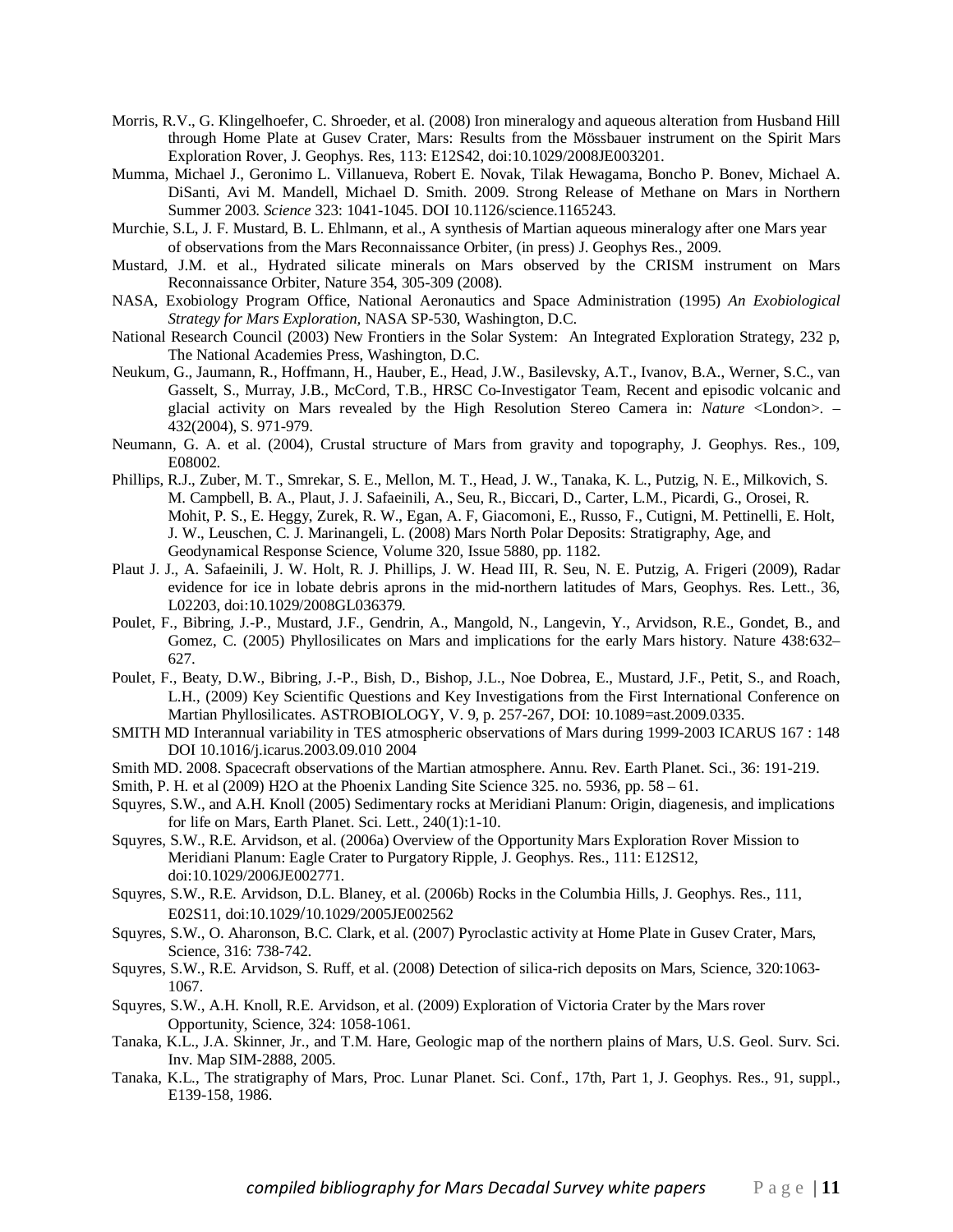- Varnes, D. J., 1974*The Logic of Geological Maps, with Reference to Their Interpretation and Use for Engineering Purposes*, USGS Professional Paper 837.
- Whiteway, J, Komguem, L., Dickinson, C., Cook, C., Illnicki, M., Seabrook, J., Popovici, V., Duck, T. J., Davy, R., Taylor, P.A., Pathak, J., Fisher, D., Carswell, A.I., Daly, M., Hipkin, V., Zent, A.P., Hecht, M.H., Wood, S.E., Tamppari, L.K., Renno, N., Moores, J.E., Lemmon, M.T., Daerden, F., Smith, P.H.., 2009, Mars water-ice clouds and precipitation, Science 325 (5936), pp. 68-70.

------------------------------------------------------------------------------------------------------------------

# **6. MEPAG (2009b), Seeking Signs of Life on a Terrestrial Planet: An Integrated Strategy for the Next Decade of Mars Exploration, J.S. Mustard, ed., 7 p. white paper submitted Sept. 15, 2009 to the National Research Council's 2009 Planetary Decadal Survey.**

- Banerdt, B., T. Spohn, U. Christensen, V. Dehant, L. Elkins-Tanton, R. Grimm, M. Grott, R. Haberle, M. Knapmeyer, P. Lognonne, F. Montmessin, Y. Nakamura, R. Phillips, S. Rafkin, P. Read, G. Schubert, S. Smrekar, M. Wilson (2009). The Rationale for a Long-Lived Geophysical Network Mission to Mars, 7 p. white paper posted Sept., 2009 by the Mars Exploration Program Analysis Group (MEPAG) at http://mepag.jpl.nasa.gov/decadal/index.html.
- Borg, L., C. Allen, D. Beaty, K. Buxbaum, J. Crisp, D. Des Marais, D. Glavin, M. Grady, K. Herkenhoff, R. Mattingly, S. McLennan, D. Moura, J. Mustard, L. Pratt, S. Symes, and M. Wadhwa (2009). A Consensus Vision for Mars Sample Return, 7p. white paper posted September, 2009 by the Mars Exploration Program Analysis Group (MEPAG) at http://mepag.jpl.nasa.gov/decadal/index.html.
- Christensen, P., and the Mars Architecture Tiger Team (2008) Seeking habitable environments: Science perspectives for candidate Mars mission architectures for 2016-2026, 27 p. PowerPoint report posted June, 2008 by the Mars Exploration Program Analysis Group (MEPAG) at http://mepag.jpl.nasa.gov/reports/.
- Christensen, P., and the Mars Architecture Tiger Team (2009) Science perspectives for candidate Mars mission architectures for 2016-2026, 33 p. PowerPoint report posted March, 2009 by the Mars Exploration Program Analysis Group (MEPAG) http://mepag.jpl.nasa.gov/reports/.
- Grant, J. and M. Golombek, A. McEwen, S. Murchie, F. Seelos, J. Mustard, D. Des Marais, K. Tanaka, G. Ori, N. Mangold, K. Fishbaugh, S. Ruff, D. Sumner, B. Jolliff, and R. Harvey (2009). Future Mars Landing Site Selection Activities, white paper posted Sept. 2009 by MEPAG.
- Hayati, S., M. Munk, D. Powell, B. Gershman, Y. Lin, K. Buxbaum, P. Backes, S. Gorevan, D. Stephenson, D. Anderson, J. Dankanich, C. Allen, D. Pearson, T. Rivellini, I. Nesnas, G. Bolotin, C. Budney, A. Wolf, and J. Riedel (2009), Strategic Technology Development for Future Mars Missions (2013-2020), 7-p. white paper submitted Sept. 15, 2009 to the National Research Council's 2009 Planetary Decadal Survey.
- MEPAG (2008), Mars Scientific Goals, Objectives, Investigations, and Priorities: 2008, J.R. Johnson, ed., white paper posted September, 2008 by MEPAG.
- MEPAG (2009), Why Mars Remains a Compelling Target for Planetary Exploration, J.S. Mustard, ed., white paper posted Sept., 2009 by MEPAG.
- Murchie, S. and the MSS-SAG (2008), Mars Strategic Science Assessment Group, posted Feb., 2008 by MEPAG.
- Mustard, J., 2009, Mars: Current State of Knowledge and Future Plans and Strategies, 44 p. presentation given 07- 30-09 at the MEPAG meeting in Providence, RI. Posted July, 2009 by MEPAG.
- National Research Council, 2003, New Frontiers in the Solar System: An Integrated Exploration Strategy, 232 p, The National Academies Press, Washington, D.C.
- National Research Council (2006) Assessment of NASA's Mars Architecture 2007-2016, The National Academies Press, Washington, D.C.
- National Research Council (2007) An Astrobiology Strategy for the Exploration of Mars, The National Academies Press, Washington, D.C.
- Pratt, L.M., and the MEPAG MRR-SAG team (2009). Mars Astrobiology Explorer-Cacher (MAX-C): A Potential Rover Mission for 2018, 7 p. white paper posted September, 2009 by the Mars Exploration Program Analysis Group (MEPAG) at http://mepag.jpl.nasa.gov/decadal/index.html..
- Smith, M.D., M. Allen, D. Banfield, J. R. Barnes, R. T. Clancy, P. James, J. Kasting, P. Wennberg, D. Winterhalter, M. Wolff, and R. Zurek (2009), MARS TRACE GAS MISSION: Scientific Goals and Measurement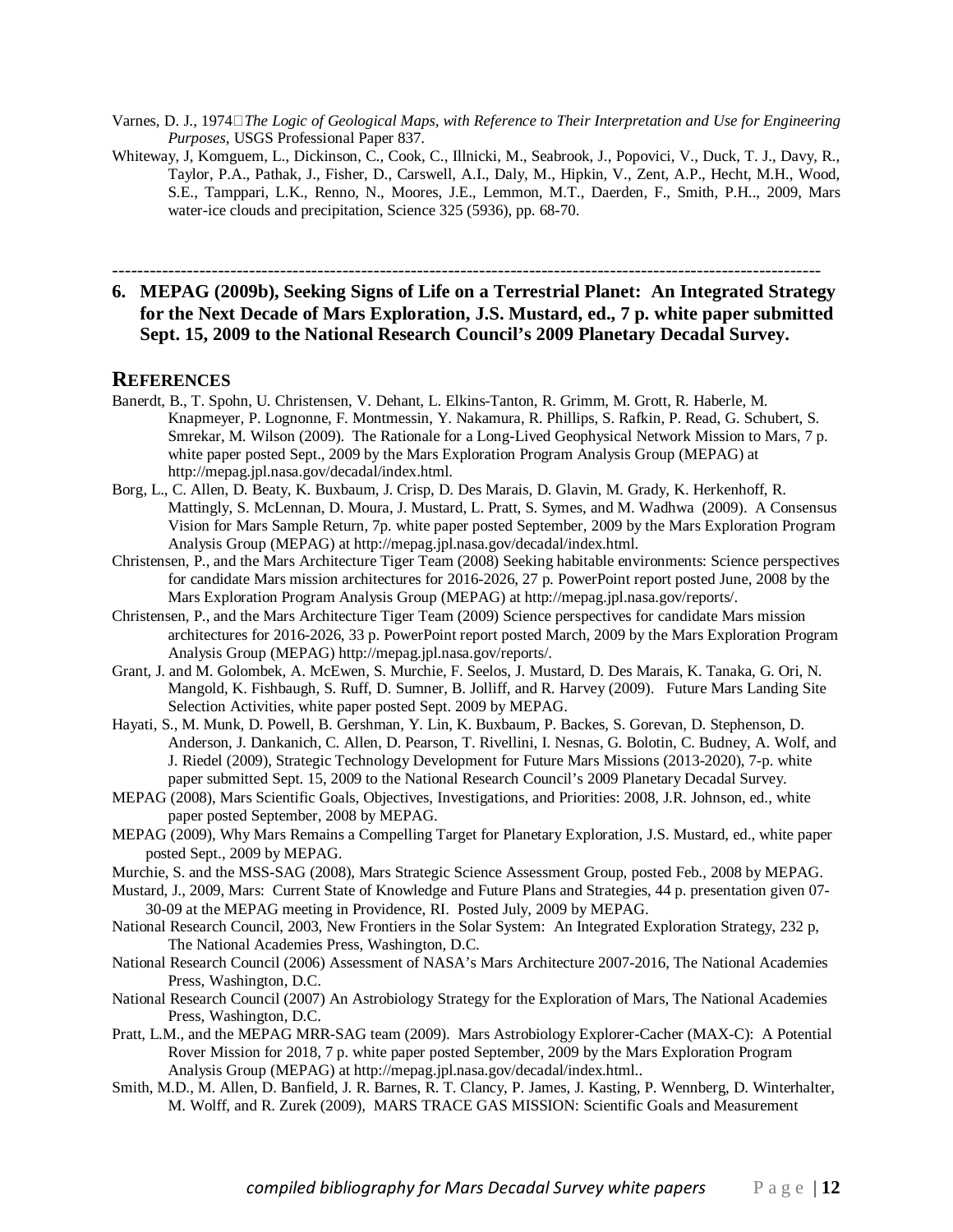Objectives, 7 p. white paper posted September, 2009 by the Mars Exploration Program Analysis Group (MEPAG) at http://mepag.jpl.nasa.gov/decadal/index.html.

------------------------------------------------------------------------------------------------------------------

# **7. Pratt, L.M., and the MEPAG MRR-SAG team (2009). Mars Astrobiology Explorer-Cacher (MAX-C): A Potential Rover Mission for 2018, 7 p. white paper submitted Sept. 15, 2009 to the National Research Council's 2009 Planetary Decadal Survey.**

- Beaty, D.W., M.A. Meyer, and the Mars Advance Planning Group (2006), 2006 Update to "Robotic Mars Exploration Strategy 2007-2016," Unpublished white paper, 24 p, posted Nov. 2006 by the Mars Exploration Program Analysis Group (MEPAG) at http://mepag.jpl.nasa.gov/reports.
- Bhartia, R., W.F. Hug, R.D. Reid, E.C. Salas, K.H. Nealson, and A.L. Lane (2008) Deep UV native fluorescence and resonance Raman spectroscopy for life-detection, Geochim. Cosmochim. Acta, 72 (12): A80.
- Borg, L., C. Allen, D. Beaty, K. Buxbaum, J. Crisp, D. Des Marais, D. Glavin, M. Grady, K. Herkenhoff, R. Mattingly, S. McLennan, D. Moura, J. Mustard, L. Pratt, S. Symes, and M. Wadhwa (2009). A Consensus Vision for Mars Sample Return, 7p. white paper posted September, 2009 by the Mars Exploration Program Analysis Group (MEPAG) at http://mepag.jpl.nasa.gov/decadal/index.html.
- Christensen,P.R., S.W. Ruff, R.L. Fergason, A.T. Knudson, S. Anwar, R.E. Arvidson, J.L. Bandfield, D.L. Blaney, C. Budney, W.M. Calvin, T.D. Glotch, M.P. Golombek, N. Gorelick, T.G. Graff, V.E. Hamilton, A. Hayes, J.R. Johnson, H.Y. McSween, Jr., G.L. Mehall, L.K. Mehall, J.E. Moersch, R.V. Morris, A.D. Rogers, M.D. Smith, S.W. Squyres, M.J. Wolff, and M.B. Wyatt (2004) Initial results from the Mini-TES experiment in Gusev Crater from the Spirit rover, Science, 305 (5685): 837 – 842.
- Christensen, P., and the Mars Architecture Tiger Team (2008) Seeking habitable environments: Science perspectives for candidate Mars mission architectures for 2016-2026, 27 p. PowerPoint report posted June, 2008 by the Mars Exploration Program Analysis Group (MEPAG) at http://mepag.jpl.nasa.gov/reports/.
- Christensen, P., and the Mars Architecture Tiger Team (2009) Science perspectives for candidate Mars mission architectures for 2016-2026, 33 p. PowerPoint report posted March, 2009 by the Mars Exploration Program Analysis Group (MEPAG) http://mepag.jpl.nasa.gov/reports/.
- Gellert, R., R. Rieder, J. Brueckner, B.C. Clark, G. Dreibus, G. Klingelhoefer, G. Lugmair, D.W. Ming, H. Waenke, A. Yen, J. Zipfel, and S.W. Squyres (2006) Alpha Particle X-ray Spectrometer (APXS): Results from Gusev crater and calibration report, Jour. Geophys. Res., 111, E02S05, doi:10.1029/2005JE002555.
- Golombek, M.P., Grant, J.A., Vasavada, A.R., Grotzinger, J., Watkins, M., Kipp, D., Noe Dobrea, E., Griffes, J., and Parker, T. (2009), Selection of four landing sites for the Mars Science Laboratory: LPSC XXXX, abstract 1404, LPI, Houston, TX.
- Gorevan, S.P., T. Myrick, K. Davis, et al. (2003) Rock Abrasion Tool: Mars Exploration Rover mission, Jour. Geophys. Res., 108(E12): 8068, doi:10.1029/2003JE002061.
- Grant, J.A., Golombek, M.P, Grotzinger, J.P., Wilson, S.A., Griffes, J.L., McEwen, A.S., Murchie, S.L., and Seelos, F.P., IV, 2008, MRO Imaging of the candidate landing sites for the Mars Science Laboratory: Eos Trans. AGU, Fall Meet., 89 (53) Fall Meet. Suppl., Abstract P32B-01.
- Hayati, S., M. Munk, D. Powell, B. Gershman, Y. Lin, K. Buxbaum, P. Backes, S. Gorevan, D. Stephenson, D. Anderson, J. Dankanich, C. Allen, D. Pearson, T. Rivellini, I. Nesnas, G. Bolotin, C. Budney, A. Wolf, and J. Riedel (2009), Strategic Technology Development for Future Mars Missions (2013-2020), 7-p. white paper submitted Sept. 15, 2009 to the National Research Council's 2009 Planetary Decadal Survey.
- Herkenhoff, K.E., S.W. Squyres, R. Arvidson, D.S. Bass, J.F. Bell, III, P. Bertelsen, B.L. Ehlmann, W. Farrand, L. Gaddis, R. Greeley, J. Grotzinger, A.G. Hayes, S.F. Hviid, J.R. Johnson, B. Jolliff, K.M. Kinch, A.H. Knoll, M.B. Madsen, J.N. Maki, S.M. McLennan, H.Y. McSween, D.W. Ming, J.W. Rice, Jr., L. Richter, M. Sims, P.H. Smith, L.A. Soderblom, N. Spanovich, R. Sullivan, S. Thompson, T. Wdowiak, C. Weitz, and P. Whelley (2004) Evidence from Opportunity's Microscopic Imager for water on Meridiani Planum, Science, 306: 1727-1730, doi:10.1126/science.1105286.
- Herkenhoff, K.E., S.W. Squyres, R. Anderson, B.A. Archinal, R.E. Arvidson, J.M. Barrett, K.J. Becker, J.F. Bell III, C. Budney, N.A. Cabrol, M.G. Chapman, D. Cook, B.L. Ehlmann, J. Farmer, B. Franklin, L.R. Gaddis, D.M. Galuszka, P.A. Garcia, T.M. Hare, E. Howington-Kraus, J.R. Johnson, S. Johnson, K. Kinch, R.L.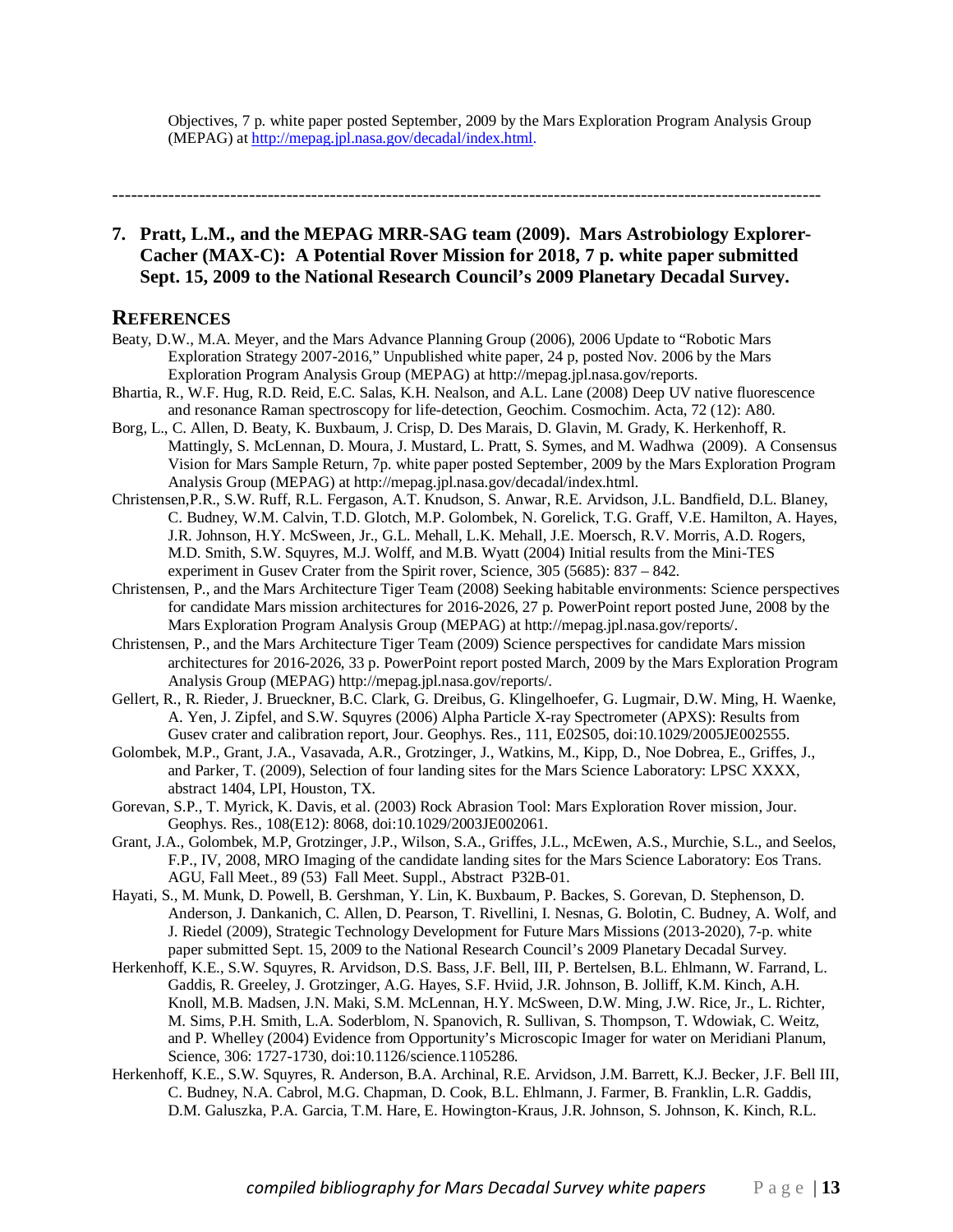Kirk, E.M. Lee, C. Leff, M. Lemmon, M.B. Madsen, J.N. Maki, K.F. Mullins, B.L. Redding, L. Richter, M.R. Rosiek, M.H. Sims, L.A. Soderblom, N. Spanovich, R. Springer, R.M. Sucharski, T. Sucharski, R. Sullivan, J.M. Torson, and A. Yen (2006) Overview of the Microscopic Imager Investigation during Spirit's first 450 Sols in Gusev Crater, Jour. Geophys. Res., 111, E02S04, doi:10.1029/2005JE002574.

- Herkenhoff, K.E., J. Grotzinger, A.H. Knoll, S.M. McLennan, C. Weitz, A. Yingst, R. Anderson, B.A. Archinal, R.E. Arvidson, J.M. Barrett, K.J. Becker, J.F. Bell III, C. Budney, M.G. Chapman, D. Cook, B. Ehlmann, B. Franklin, L.R. Gaddis, D.M. Galuszka, P.A. Garcia, P. Geissler, T.M. Hare, E. Howington-Kraus, J.R. Johnson, L. Keszthelyi, R.L. Kirk, P. Lanagan, E.M. Lee, C. Leff, J.N. Maki, K.F. Mullins, T.J. Parker, B.L. Redding, M.R. Rosiek, M.H. Sims, L.A. Soderblom, N. Spanovich, R. Springer, S.W. Squyres, D. Stolper, R.M. Sucharski, T. Sucharski, and R. Sullivan (2008) The surface processes recorded by rocks and soils on Meridiani Planum, Mars: Microscopic Imager observations during Opportunity's first three extended missions, Jour. Geophys. Res., 113, E12S32, doi:10.1029/2008JE003100.
- iMARS Team (2008) Preliminary planning for an International Mars Sample Return mission: Report of the International Mars Architecture for the Return of Samples (iMARS) Working Group, Unpublished white paper, 60 p, posted July, 2008 by the Mars Exploration Program Analysis Group (MEPAG) at http://mepag.jpl.nasa.gov/reports/iMARS\_FinalReport.pdf.
- Kennedy, M.J., D.R. Peaver, and R.J. Hill (2002) Mineral surface control on organic carbon in black shale, Science, 295: 657–660.
- Knoll, A.H., and J. Grotzinger (2006) Water on Mars and the prospect of Martian life, Elements, 2: 169-173.
- McCleese, D.J. and the Mars Advance Planning Group, Mars Exploration Strategy 2007-2016, NASA, Jet Propulsion Laboratory, Pasadena, Calif., 2006. A copy may be accessed at the following web site: http://mepag.jpl.nasa.gov/reports/index.html.
- MEPAG (2008), Mars Scientific Goals, Objectives, Investigations, and Priorities: 2008, J.R. Johnson, ed., 37 p. white paper posted September, 2008 by the Mars Exploration Program Analysis Group (MEPAG) at http://mepag.jpl.nasa.gov/reports/index.html.
- MEPAG MRR-SAG (2009). Mars Astrobiology Explorer-Cacher: A potential rover mission for 2018, Final report from the Mid-Range Rover Science Analysis Group (MRR-SAG), in preparation to be posted October, 2009, by the Mars Exploration Program Analysis Group (MEPAG) at http://mepag.jpl.nasa.gov/reports/.
- MEPAG Next Decade Science Analysis Group (2008) Science Priorities for Mars Sample Return, Astrobiology, 8(3), 489-535.
- MEPAG (2009) Seeking signs of life on a complex planet: An integrated strategy for the next decade of Mars exploration, edited by J.S. Mustard, 7 p. white paper posted Sept., 2009 by the Mars Exploration Program Analysis Group (MEPAG) at http://mepag.jpl.nasa.gov/decadal/.
- MEPAG MRR-SAG (2009). Mars Astrobiology Explorer-Cacher: A potential rover mission for 2018, Final report from the Mid-Range Rover Science Analysis Group (MRR-SAG), XX pp., posted September, 2009, by the Mars Exploration Program Analysis Group (MEPAG) at http://mepag.jpl.nasa.gov/reports/.
- Morris, R.V., G. Klingelhöfer, C. Schröder, D.S. Rodionov, A. Yen, D.W. Ming, P.A. de Souza, T. Wdowiak, I. Fleischer, R. Gellert, B. Bernhardt, U. Bonnes, B.A. Cohen, E.N. Evlanov, J. Foh, P. Gütlich, E. Kankeleit, T. McCoy, D.W. Mittlefehldt, F. Renz, M.E. Schmidt, B. Zubkov, S.W. Squyres, and R.E. Arvidson (2006) Mössbauer mineralogy of rock, soil, and dust at Meridiani Planum, Mars: Opportunity's journey across sulfate-rich outcrop, basaltic sand and dust, and hematite lag deposits, Jour. Geophys. Res., 111, E12S15, doi:10.1029/2006JE002791.
- Mumma, M.J., G.L. Villanueva, R.E. Novak, T. Hewagama, B.P. Bonev, M.A. DiSanti, A.M. Mandell, and M.D. Smith (2009) Strong release of methane on Mars in northern summer 2003, Science, 323: 1041-1045.
- Murchie, S. and the MSS-SAG (2008), Mars Strategic Science Assessment Group, 35 p. PPT file posted Feb., 2008 by the Mars Exploration Program Analysis Group (MEPAG) at http://mepag.jpl.nasa.gov/reports.
- National Research Council (1978) Strategy for the Exploration of the Inner Planets: 1977-1987, National Academy of Sciences, Washington, D.C.
- National Research Council (2007) An Astrobiology Strategy for the Exploration of Mars, The National Academies Press, Washington, D.C.
- Ohzawa, S. (2008) Development of X-ray Guide Tube, Horiba Technical Report (English Edition) #12:78-82.
- Rafkin, Scot C. R. et al., 2009, The Value of Landed Meteorological Investigations on Mars: The Next Advance for Climate Science, 7 p. white paper posted September, 2009 by the Mars Exploration Program Analysis Group (MEPAG) at http://mepag.jpl.nasa.gov/decadal/index.html.
- Smith, M.D., M. Allen, D. Banfield, J. R. Barnes, R. T. Clancy, P. James, J. Kasting, P. Wennberg, D. Winterhalter, M. Wolff, and R. Zurek (2009), MARS TRACE GAS MISSION: Scientific Goals and Measurement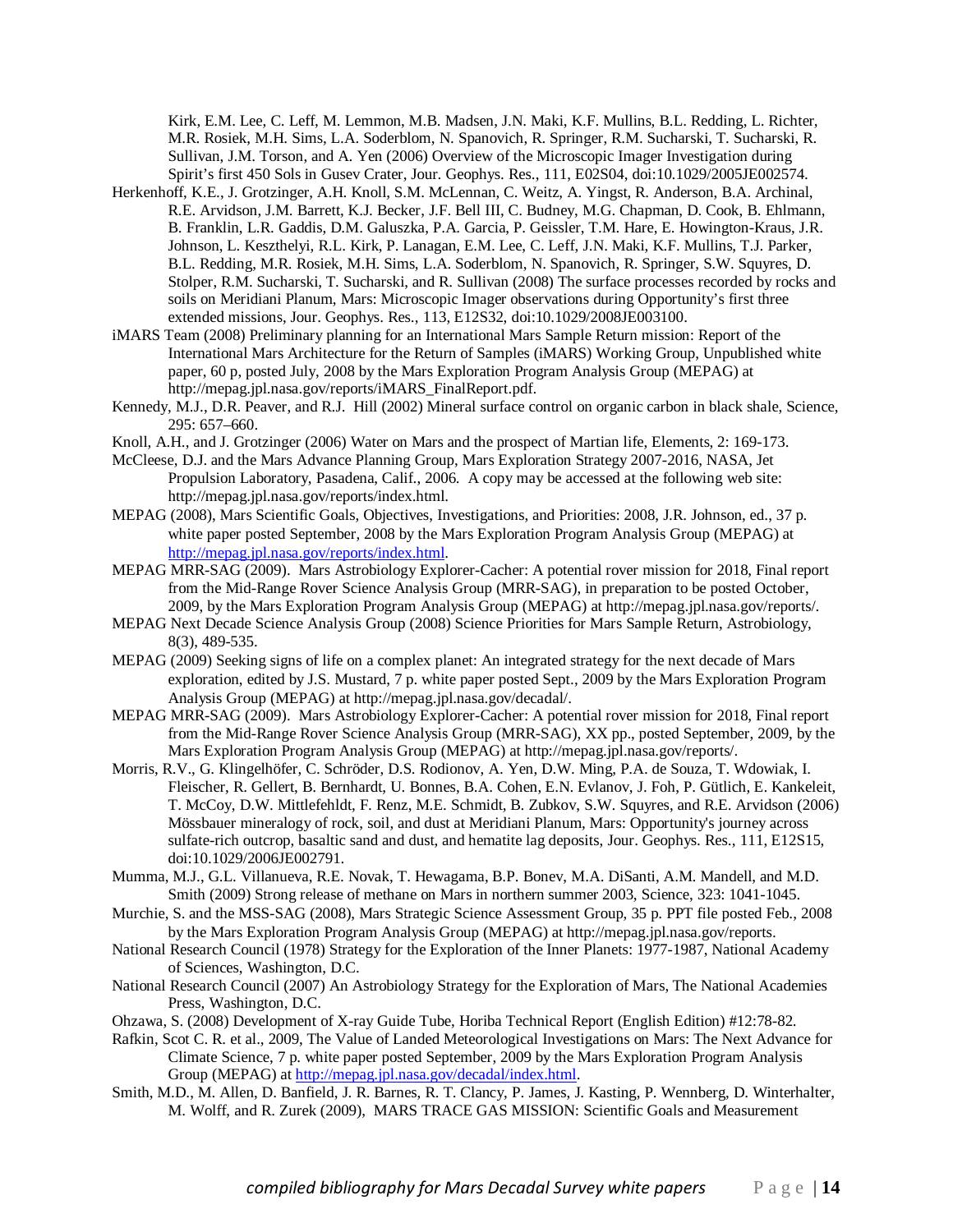Objectives, 7 p. white paper posted September, 2009 by the Mars Exploration Program Analysis Group (MEPAG) at http://mepag.jpl.nasa.gov/decadal/index.html.

- Wang, A., L.A. Haskin, A.L. Lane, T.J. Wdowiak, S.W. Squyres, R.J. Wilson, L.E. Hovland, K.S. Manatt, N. Raouf, and C.D. Smith (2003) Development of the Mars Microbeam Raman Spectrometer (MMRS), Jour. Geophys. Res., 108(E1), 5005, doi:10.1029/2002JE001902.
- Wattel-Koekkoek, E.J.W., P. Buurman, J. van der Plicht, E. Wattel, and N. van Breemen (2003) Mean residence time of soil organic matter associated with kaolinite and smectite, Eur. J. Soil Sci., 54: 269–278.
- Weiss, B.P., L.E. Fong, H. Vali, E.A. Lima, and F. Baudenbacher (2008) Paleointensity of the ancient martian magnetic field, Geophys. Res. Lett., 35: L23207.
- **8. Smith, M.D., M. Allen, D. Banfield, J. R. Barnes, R. T. Clancy, P. James, J. Kasting, P. Wennberg, D. Winterhalter, M. Wolff, and R. Zurek (2009), MARS TRACE GAS MISSION: Scientific Goals and Measurement Objectives, 7 p. white paper submitted Sept. 15, 2009 to the National Research Council's 2009 Planetary Decadal Survey.**

#### **REFERENCES**

- Des Marais DJ, Harwit MO, Jucks KW, Kasting JF, Lin DNC, et al. 2002. Remote sensing of planetary properties and biosignatures on extrasolar terrestrial planets. *Astrobiology* 2: 153-81
- Formisano V, Atreya S, Encrenaz T, Ignatiev N, Giuranna M. 2004. Detection of methane in the atmosphere of Mars. *Science* 306: 1758-61
- Hitchcock, D.R., and Lovelock, J.E., 1967. Life detection by atmospheric analysis. *Icarus*, **7**, 149-159.
- Krasnopolsky VA, Maillard JP, Owen TC. 2004. Detection of methane in the martian atmosphere: evidence for life? *Icarus* 172: 537-47
- Lederberg J. 1965. Signs of life: criterion-system of exobiology. *Nature* 207: 9-13
- Lovelock JE. 1965. A physical basis for life detection experiments. *Nature* 207: 568-70
- Lovelock JE. 1975. Thermodynamics and the recognition of alien biospheres, *Proc. Roy. Soc. London B*, **189**, 167- 181.
- Mumma MJ, Villanueva GL, Novak RE, Hewagama T, Bonev BP, DiSanti MA, Mandell AM, Smith MD. 2009. Strong release of methane on Mars in Northern Summer 2003. *Science*, 323: 1041-1045.
- Smith MD. 2008. Spacecraft observations of the Martian atmosphere. *Annu. Rev. Earth Planet. Sci.*, 36: 191-219.

------------------------------------------------------------------------------------------------------------------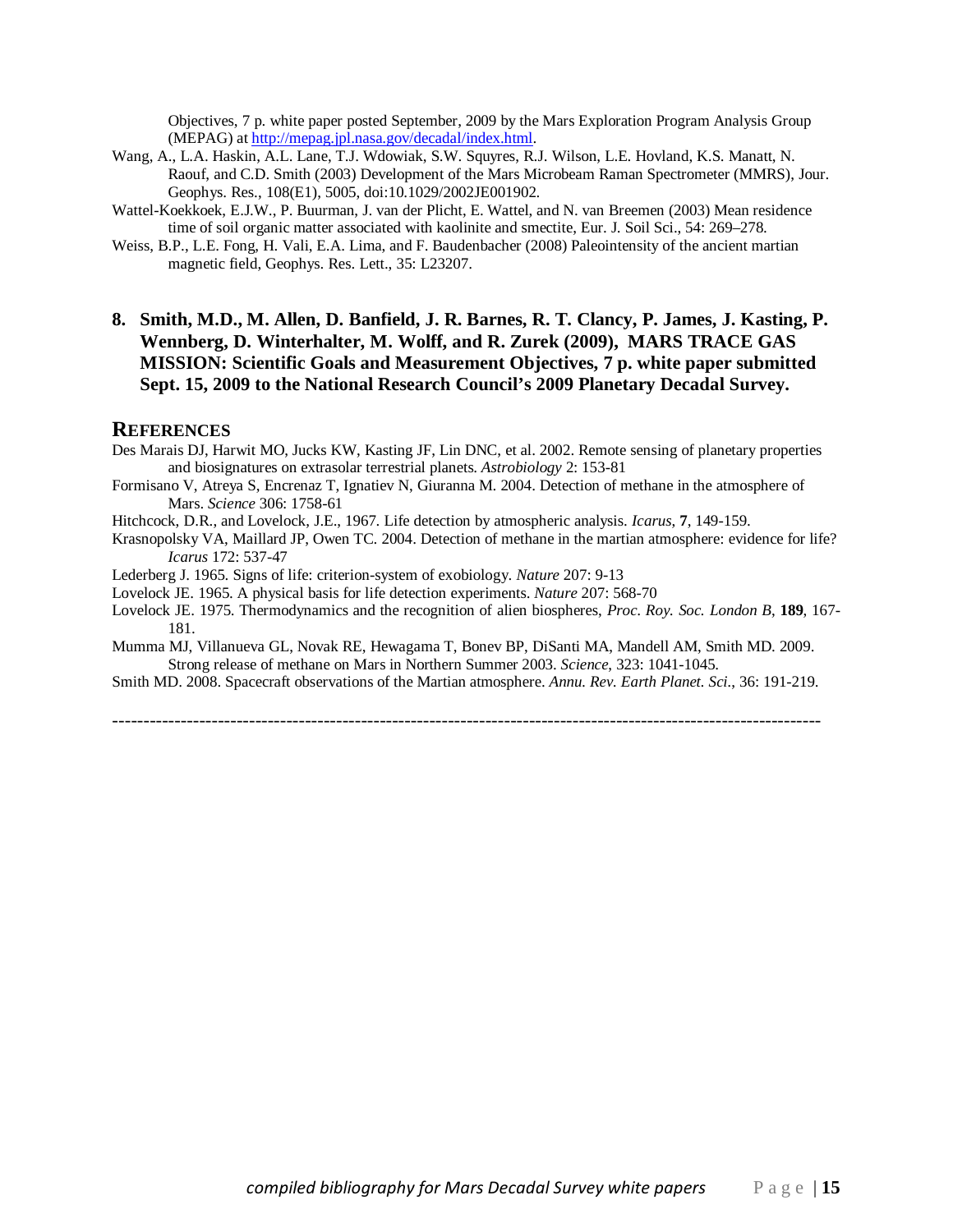# **ACRONYM GLOSSARY**

| AGU            | American Geophysical Union                                        |
|----------------|-------------------------------------------------------------------|
| AO             | Announcement of Opportunity                                       |
| <b>AOES</b>    | <b>Advanced Operations and Engineering Services</b>               |
| <b>APXS</b>    | Alpha Particle X-ray Spectrometer                                 |
| AR-MSR         | Astrobiology-Relevant - Mars Sample Return                        |
| AU             | <b>Astronomical Unit</b>                                          |
| <b>CAPTEM</b>  | Curation and Analysis Planning Team for Extraterrestial Materials |
| <b>CCSDS</b>   | <b>Consultative Committee for Space Data Systems</b>              |
| <b>CDR</b>     | <b>Critical Design Review</b>                                     |
| <b>CRISM</b>   | <b>Compact Reconnaissance Imaging Spectrometers for Mars</b>      |
| D/H ratio      | deuterium to hydrogen ratio                                       |
| <b>DSN</b>     | Deep Space Network                                                |
| <b>DSP</b>     |                                                                   |
| <b>DTE</b>     | Direct-To-Earth                                                   |
| <b>DTN</b>     | <b>Delay Tolerant Networking</b>                                  |
| <b>EDL</b>     | Entry, Decent, Landing                                            |
| EEV            | Earth Entry Vehicle                                               |
| <b>EGU</b>     | European Geosciences Union                                        |
| EM             | Electromagnetic                                                   |
| <b>EPSC</b>    | <b>European Planetary Science Congress</b>                        |
| <b>ESA</b>     | <b>European Space Agency</b>                                      |
| <b>ESTRACK</b> | <b>European Space Tracking</b>                                    |
| <b>EVA</b>     | <b>Extravehicular Activity</b>                                    |
| <b>EXM</b>     | <b>ExoMars</b>                                                    |
| <b>ExoMars</b> | <b>Exobiology</b> in Mars                                         |
| <b>GB-MSR</b>  | Ground-breaking - Mars Sample Return                              |
| <b>GDS</b>     | Geomagnetic Depth Sounding                                        |
| <b>GPR</b>     | <b>Ground Penetrating Radar</b>                                   |
| <b>HiRISE</b>  | <b>High Resolution Imaging Science Experiment</b>                 |
| <b>ILN</b>     | <b>International Lunar Network</b>                                |
| iMARS          | international Mars Architecture for the Return of Samples         |
| <b>ISRU</b>    | In Situ Resource Utilization                                      |
| <b>JGR</b>     | Journal of Geophysical Research                                   |
| <b>JPL</b>     | Jet Propulsion Laboratory                                         |
| <b>LIBS</b>    | Laser-Induced Breakdown Spectroscopy                              |
| <b>LPSC</b>    | Lunar and Planetary Science Conference                            |
| <b>MAHLI</b>   | Mars Hand Lens Imager                                             |
| <b>MAPG</b>    | Mars Advanced Planning Group                                      |
| Mars-7         | 7th International Conference on Mars                              |
| <b>MARSIS</b>  | Mars Advanced Radar for Subsurface and Ionosphere Sounding        |
| <b>MART</b>    | Mars Architecture Review Team                                     |
| <b>MastCam</b> | Master Camera                                                     |
| <b>MATT</b>    | Mars Architecture Tiger Teams                                     |
| <b>MAV</b>     | <b>Mars Ascent Vehicle</b>                                        |
|                |                                                                   |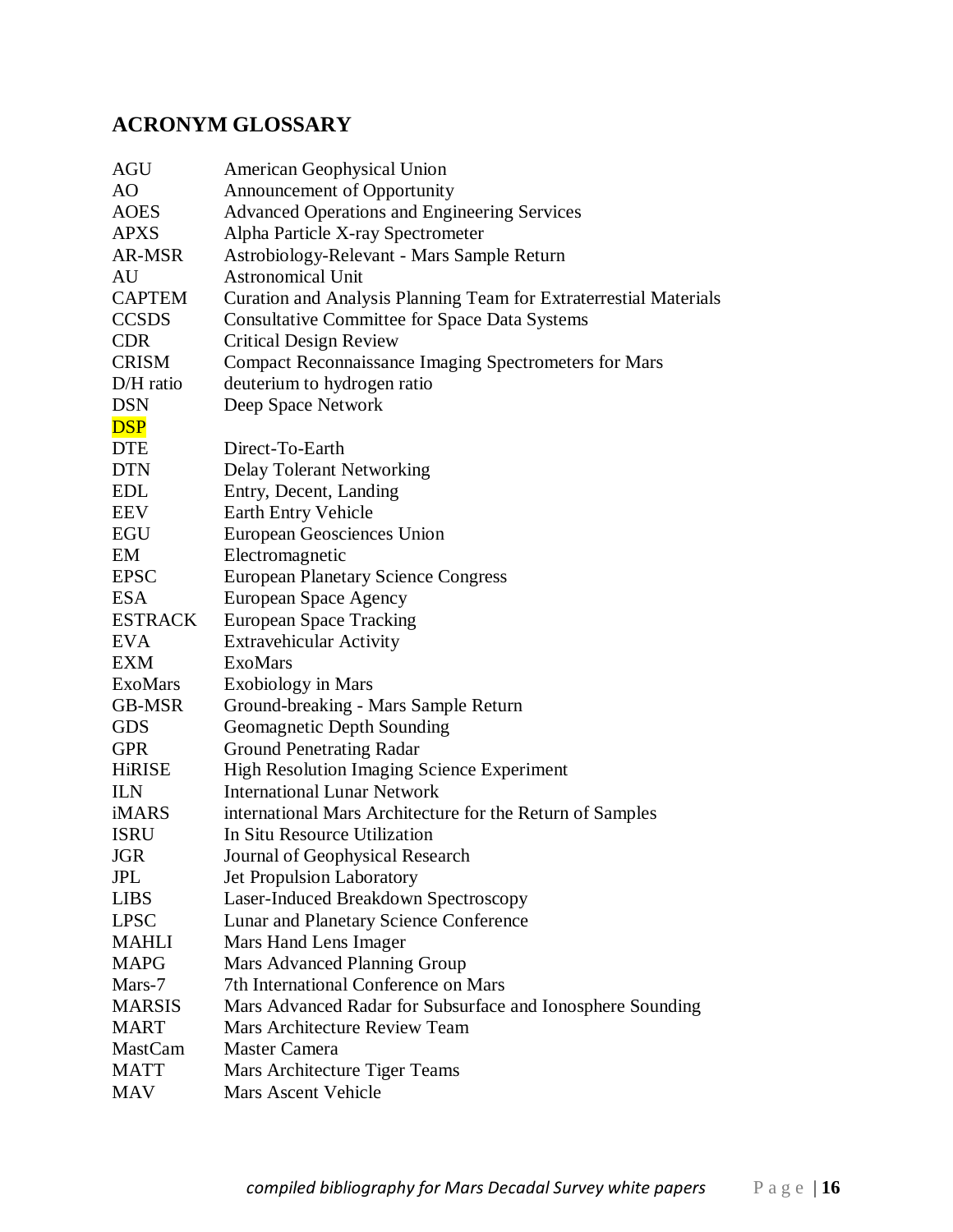| <b>MAVEN</b>    | Mars Atmosphere and Volatiles Evolution Mission                    |
|-----------------|--------------------------------------------------------------------|
| MAX-C           | Mars Astrobiology Explorer-Cacher                                  |
| <b>MCR</b>      | <b>Mission Concept Review</b>                                      |
| <b>MEP</b>      | <b>Mars Exploration Program</b>                                    |
| <b>MEPAG</b>    | Mars Exploration Program Analysis Group                            |
| <b>MER</b>      | Mars Exploration Rover mission to Mars, launched 2003              |
| <b>MEX</b>      | Mars Express mission to Mars, launched 2003                        |
| <b>MGS</b>      | Mars Global Surveyor mission to Mars, launched 1996                |
| <b>MIDP</b>     | Mars Instrument Development Program                                |
| <b>MMRS</b>     | Mars Microbeam Raman Spectrometer                                  |
| MOI             | Mars orbital insertion                                             |
| <b>MOLA</b>     | Mars Orbiter Laser Altimeter                                       |
| <b>MPF</b>      | Mars Pathfinder mission to Mars, launched 1997                     |
| <b>MRO</b>      | Mars Reconnaissance Orbiter mission to Mars, launched 2005         |
| <b>MRR</b>      | Mid-Range Rover                                                    |
| MRR-SAG         | Mid-Ranger Rover Science Analysis Group                            |
| MSL             | Mars Science Laboratory named Curiosity, will launch 2011          |
| MSO             | Mars Science Orbiter                                               |
| <b>MSR</b>      | Mars Sample Return                                                 |
| MSS-SAG         | Mars Strategic Science Science Analysis Group                      |
| MT              | Magnetotelluric Method                                             |
| <b>NASA</b>     | National Aeronautics and Space Administration                      |
| ND-SAG          | Next Decade Science Analysis Group                                 |
| <b>NET</b>      | Mars Surface Network Mission concept                               |
| NET-SAG         | <b>Network Science Analysis Group</b>                              |
| <b>NRC</b>      | <b>National Research Council</b>                                   |
| <b>ODY</b>      | Odyssey mission to Mars, launched 2001                             |
| <b>OMEGA</b>    | Observatoire pour la Minéralogie, l'Eau, les Glaces, et l'Activité |
| Pancam          | Panoramic Camera                                                   |
| <b>PDR</b>      | <b>Preliminary Design Review</b>                                   |
| <b>PHX</b>      | Phoenix mission to Mars, launched 2007                             |
| <b>PIDDP</b>    | Planetary Instrument Definition and Development Program            |
| <b>PIXE</b>     | Particle-Induced X-ray Emission                                    |
| PKP             | P Wave/Primary wave                                                |
| <b>PLD</b>      | <b>Polar Layered Deposits</b>                                      |
| <b>PMSR</b>     | Preliminary Mission and Systems Review                             |
| <b>PSDS</b>     | <b>Planetary Sciences Decadal Survey</b>                           |
| <b>PSP</b>      | Primary Science Phase                                              |
| <b>PSS</b>      | <b>Planetary Science Subcommittee</b>                              |
| <b>RAC</b>      | Robotic Arm Camera                                                 |
| RAT             | <b>Rock Abrasion Tool</b>                                          |
| <b>REMS</b>     | <b>Rover Environmental Monitoring Station</b>                      |
| <b>RY</b>       | Real Year                                                          |
| SAG             | Science Analysis Group                                             |
| <b>SAM</b>      | Sample Analysis at Mars                                            |
| <b>SCIM-MSR</b> | Sample Collection for Investigation of Mars - Mars Sample Return   |